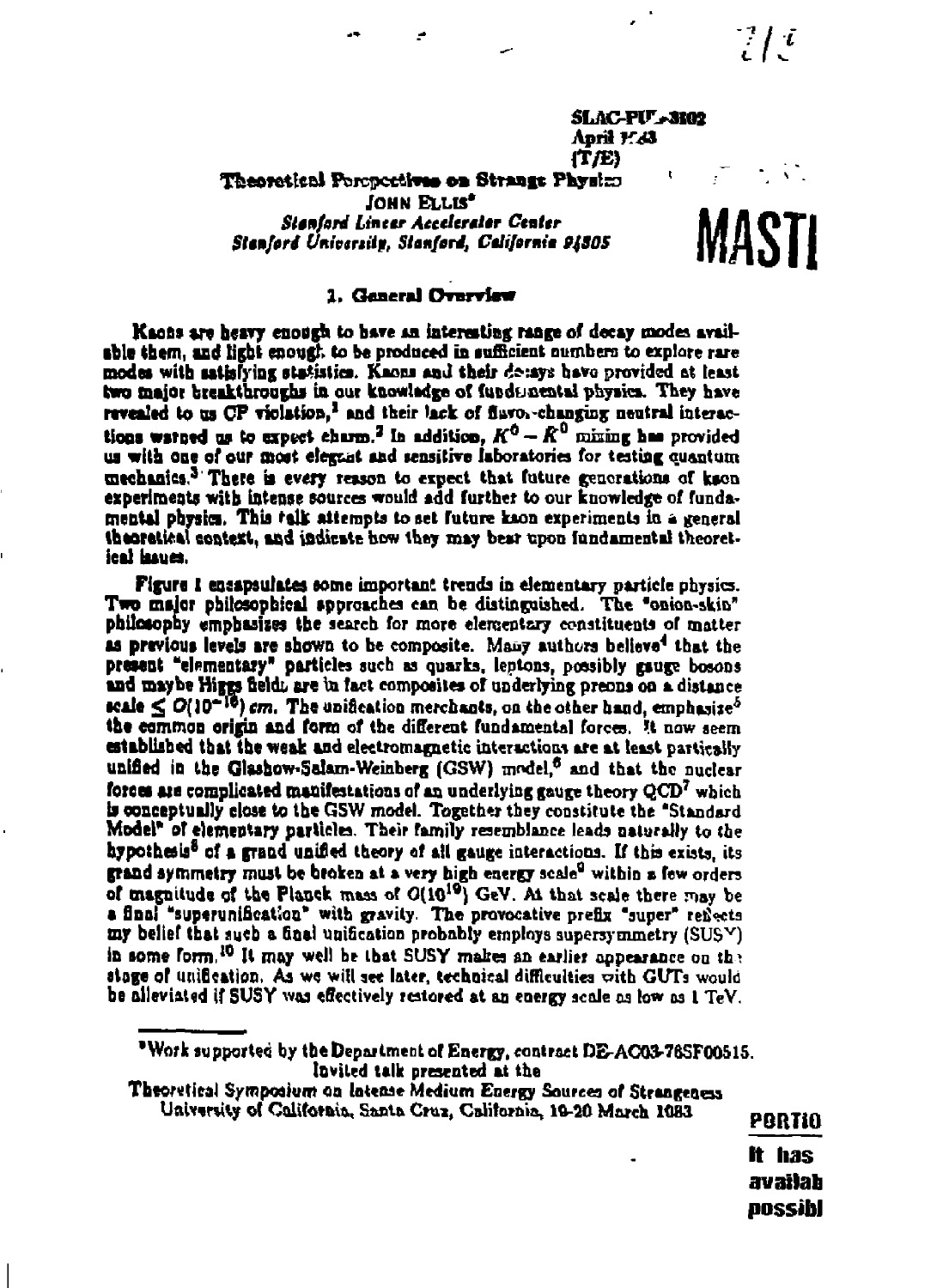SLAC-PHE--3102

n, VVE AZ <sup>5</sup>

**DEC3 018085** 



Fig. 1. A general overview of the "onion skin" and unification trends in elementary particle physics.

The different theoretical ideas introduced above are developed in greater detail in Sec. 2 of this talk. Then follows a survey of different experiments which would be done with an Intense Medium Energy Source of Strangeness, including rare K decays, probes of the nature of CP isolation,  $\mu$  decays, hyperon decays and neutrino physics. Each experiment will be assessed for its interest as a test of the different theoretical ideas reviewed in Sec. 2. Section 3 concludes with a personal list of priorities for IMESS experiments. That terminates the physics content of this talk, and leaves us with two short sections of craziness. Section 4 discusses why and how quantum mechanics might be violated, and how one might test this in the  $K^0 - \hat{K}^0$  system. Finally, Sec. 5 asks the unaskable question: how best should one proceed to explore strange physics in the future?

# 2. Survey of Different Theories

# 2.1 THE STANDARD MODEL

 $\tilde{j}$  $J$   $\oint$ 

By this name we denote the gauge theory based on the group  $SU(3)$  (for the single interactions)  $\times SU(2) \times U(1)$  (for the weak and electromagnetic interactions), with just 3 for perhaps  $N > 3$ ) identical generations of quarks and leptons, and with spontaneous gauge symmetry breaking furnished by a single doublet of Higgs fields.<sup>11</sup> As mandated by the suppression of flavor-changing neutral interactions of kaons, the Standard Model incorporates the GDM mechanism<sup>2</sup> so that neutral currents conserve flavor at the tree level, and flavor-changing neutral interactions at the one-loop level are suppressed by  $O(\alpha m_d^2/m_W^2)$ . The GIM mechanism is an automatic consequence of any theory<sup>12</sup> in which all quarks of the same charge and helicity have the same weak isospin and get their masses from the same Higgs doublet. The Standard Model provides not only a qualitative but also a quantitative explanation of the magnitudes of flavor-changing neutral interactions. For example, the magnitude of the  $\Delta S \approx 2 K^0 - K^0$  mass mixing was used<sup>13</sup> to give an experimentally verified upper limit on the mass of the

7

# NOTICE

# **NS OF THIS REPORT ARE HLEGIBLE.**

been reproduced from the best te copy to permit the broadest e availability. MN ONLY

TETHIOUTION OF HUS OCCURENT IS UNLIMITE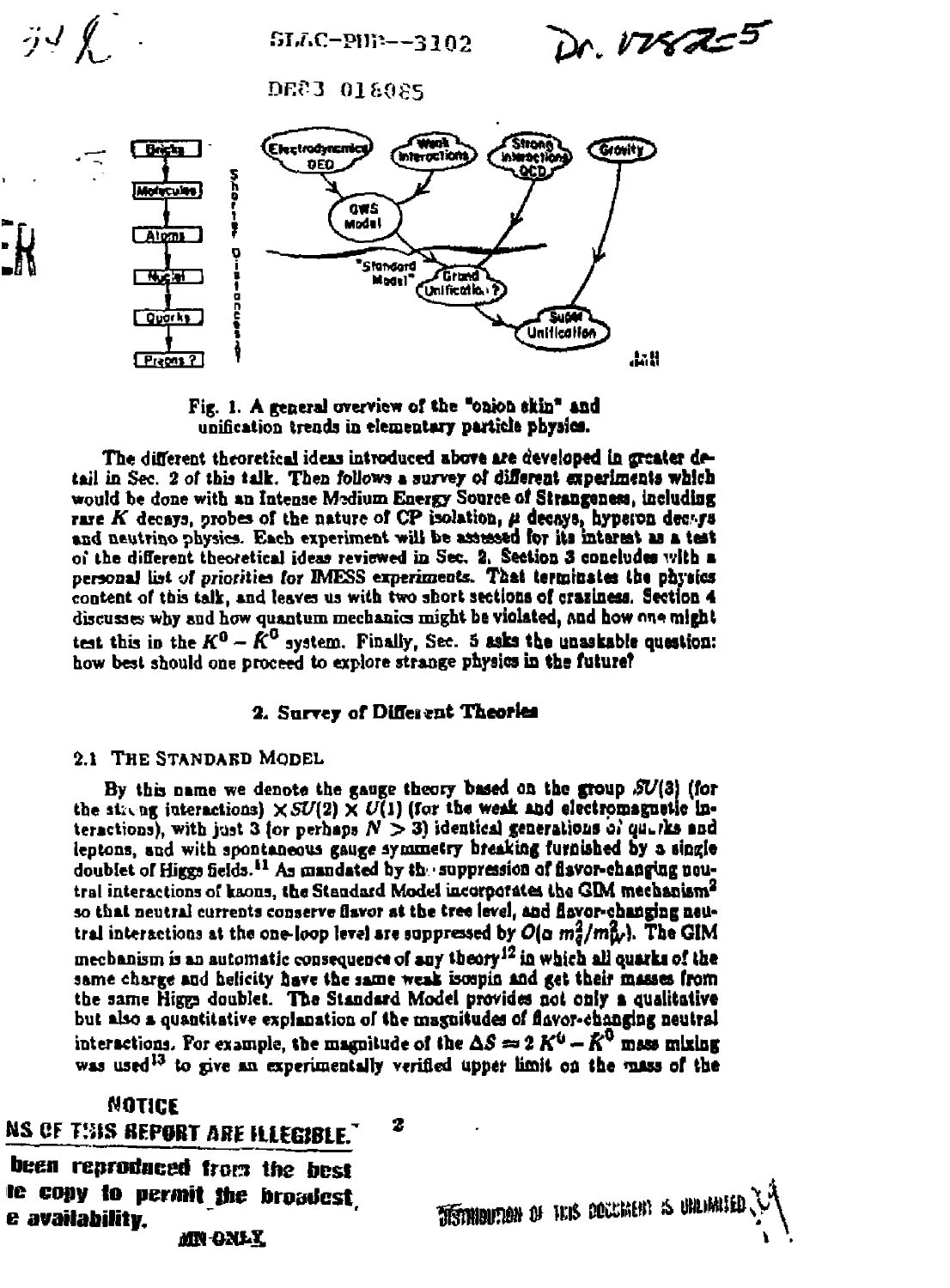charmed quark, and the c quark contribution to the  $\Delta S = 1 K^0 \rightarrow \mu^+ \mu^-$  decay matrix element is small enough<sup>13</sup> to be compatible with experiment,<sup>14</sup> We will return later to these calculations in the 6-centr Kobayashi-Maskawa<sup>15</sup> extension of the original 4-quark GDA model.<sup>2</sup> They will provide as with usaful constraints on the angles  $\theta_i$  (i = 1, 2, 3) characterizing the charged weak interactions of quarks, <sup>15</sup> as well as on the mass of the *t* quark<sup>17</sup> and thereby connect with the phase 5 which is the sole course of CP violation in the Standard Model. There is no room for weak mixing angles between leptons in the Standard Model, and the neutrinos are supposed to be members. This means that the numbers L.a.s of the different Lepton generations are absolutely conserved, so that # A-87, R<sup>O</sup> Aus, etc. Even if the neutrino masses are non-zero, upper limita<sup>18</sup> on their values suppress AL pe 0 reactions to unobservably fow rates unless that a is come physics beyond the Standard Model.

#### 2.2 MORE W's OR HIGGST

It is natural to entertain the possibility of extending the weak grage group of the Staudard Model, perhaps by making it more symmetric:  $SU(2) \times U(1)$ <br>becomes  $SU(2)_L \times SU(2)_R \times U(1)$  with parity broken spontaneously, or perhaps by making it more unified:  $SU(2)_L \times U(1)$  becomes  $SU(3)_L$  or? In the absence of any attractive unified weak interaction models the unifiers have gone on to grand unification<sup>8</sup> at a scale  $\geq O(10^{18})$  GeV.<sup>6</sup> Left-right symmetric models are still very much with us, as evidenced by discussions in the CP-violation section of this meeting.<sup>10</sup> They predict two more W<sup>2</sup> beyond the two W2 already discovered, and two a otral 2<sup>0</sup> bosons. Left-right symmetric models also expect a righthanded neutrino field and non-zero neutrino masses. The right-handed neutrino can acquire an  $SU(2)_L \times U(1)$  invariant Majorana mass and may well be rather heavy. There are constraints<sup>20</sup> on the masses of WE bosons and their mixing with W# bosons which are considerably more restrictive if the  $\nu_R$  are lighter than a Eson.<sup>22</sup>

Why not have more Higgs bosons! They are needed in theories with larger gauge groups, and could emily be incorporated in the minimal  $SU(2)_L \times U(1)$  theory. With two Higgs doublets one can implement<sup>23</sup> a global  $U(1)$  symmetry which would solve the problem of strong CP violation in QCD through the 0 vacqum parameter.<sup>24</sup> SUSY theories actually require an even sumber of Higgs doublets in order to cancel out anomalies and give masses to all quarks and leptons.<sup>25</sup> Another motivation for multiple linguist was to get an additional source of CP violation<sup>28</sup> as discussed in the CP violation session at this meeting.<sup>19</sup> However. in models with a U(1) symmetry and in SUSY theories with two Higgs doublets. the quarks of charge  $+2/3$  gut their masses from one Higgs doublet and the quarks of charge - 1/3 from another. Thus these models incorporate the GIM mechanism,<sup>2</sup> the neutral Higgs couplings conserve flavor, and there is no extra Higgs source<sup>26</sup> of CP violation. In general, theories with two Higgs doublets contain two charged bosons  $H^{\pm}$  and three neutrals including two scalars  $H^{0}$ and  $H^{\mathbb{Q}}$  and one preudoscalar  $a$  which becomes the light axion if a global  $U(1)$ supersymmetry<sup>25</sup> is implemented.

 $\sim$   $\sim$ 

 $1.1.11$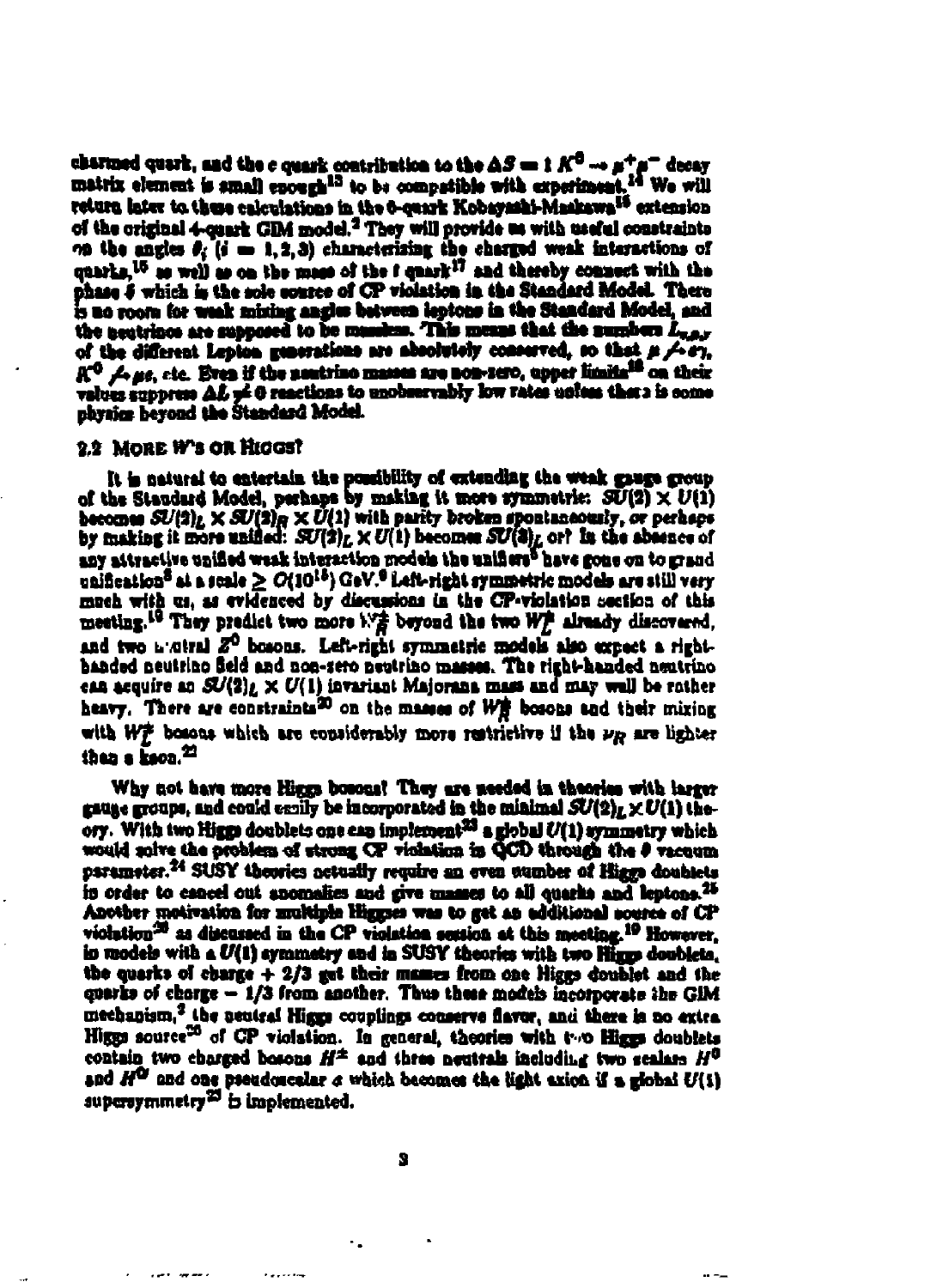#### **2.3 DYNAMICAL SYMMETRY BREAKING**

Many people regard Higgs fields as an unconstructive wart on the face of gauge theory which they would prefer to bure out. One suggestion<sup>27</sup> is that Higgses are in fact composites of fermions bound together by some new "technicolor" more interaction which confines them within a range of  $[A_{\text{TE}} = 0(1 \text{TeV})]^{-1}$ . The role of the spontaneous symmetry breaking previously sesociated with the vacuum expectation of elementary Higgs fields is now usurped by dynamical symmetry breaking associated with condensates <0 FF(0> of these "technifermions." This mechanism gives masses to the vector bosons in a very economical way, but requires epicycles in order to give masses to quarks and leptons. One proposed solution<sup>25</sup> was to introduce new "extended technicolor" (ETC) interactions as shown in Fig. 2.

#### $Fix. 2. (a) A Hicm-f f vertex$

metamorphoses into (b) a composite scalar  $\epsilon_T - f$   $\bar{f}$  vertex which requires (c) a four-fermion vertex that can be generated either by (d) scalar exchange or  $(e)$  vector ETC  $(E)$ exchange.



The conventional elementary Higgs- be vertex is replaced by the composite Hirm-de vertex which embodies a four-fermion  $QQq$ e interaction generated by the exchange of massive ETC gauge bosons. One then has quark and lepton masses

$$
m_{q,L} \approx \frac{\Lambda_{TC}^2}{m_{ETC}^2} \tag{1}
$$

enabling the ETC boson masses to be estimated in terms of the known fermion mass spectrum. In a favored class<sup>29</sup> of ETC models there is one technigeneration  $(U, D, E, N)$  of techniquarks and leptons in parallel to the conventional generations (u, d, e, v) etc. They are coupled to the conventional fermions by several different classes of ETC bosons, namely at least one per generation as indicated in Fig. 3a. In addition to these gauge bosons, a non-Abelian gauge theory of ETC must contain bosons equpling the different conventional generations to one another as seen in Fig. 3b. These "horizontal" ETC bosons have the same properties as the horizontal gauge bosons often postulated in the absence of an ETC motivation. However, in ETC theories the masses of these horizontal bosons are similar to those of the ETC bosons and can be estimated<sup>30</sup> using formula (1). There are other denizens of the technicolor 200, some of whose masses are less tightly constrained. The theory contains<sup>20</sup> many "technicions" which are partners of the composite Higgs that escape being eaten by the W<sup>±</sup> and  $Z<sup>0</sup>$ . They include color triplet bound states of techniquarks and technileptons called pacudoscalar leptoquarks  $P_{LA}$  whose masses are expected<sup>20</sup> to be  $O(150)$ GeV. There are also color singlet charged pseudoscalars  $P^{\pm}$  which should<sup>31</sup> have masses O(5 to 14) GeV and have not been seen at PEP or PETRA.<sup>32</sup> to the embarrassment of technicolor theorists. There should also be even lighter neutral

where  $\alpha\in\mathbb{Z}$  ,  $\alpha\in\mathbb{Z}$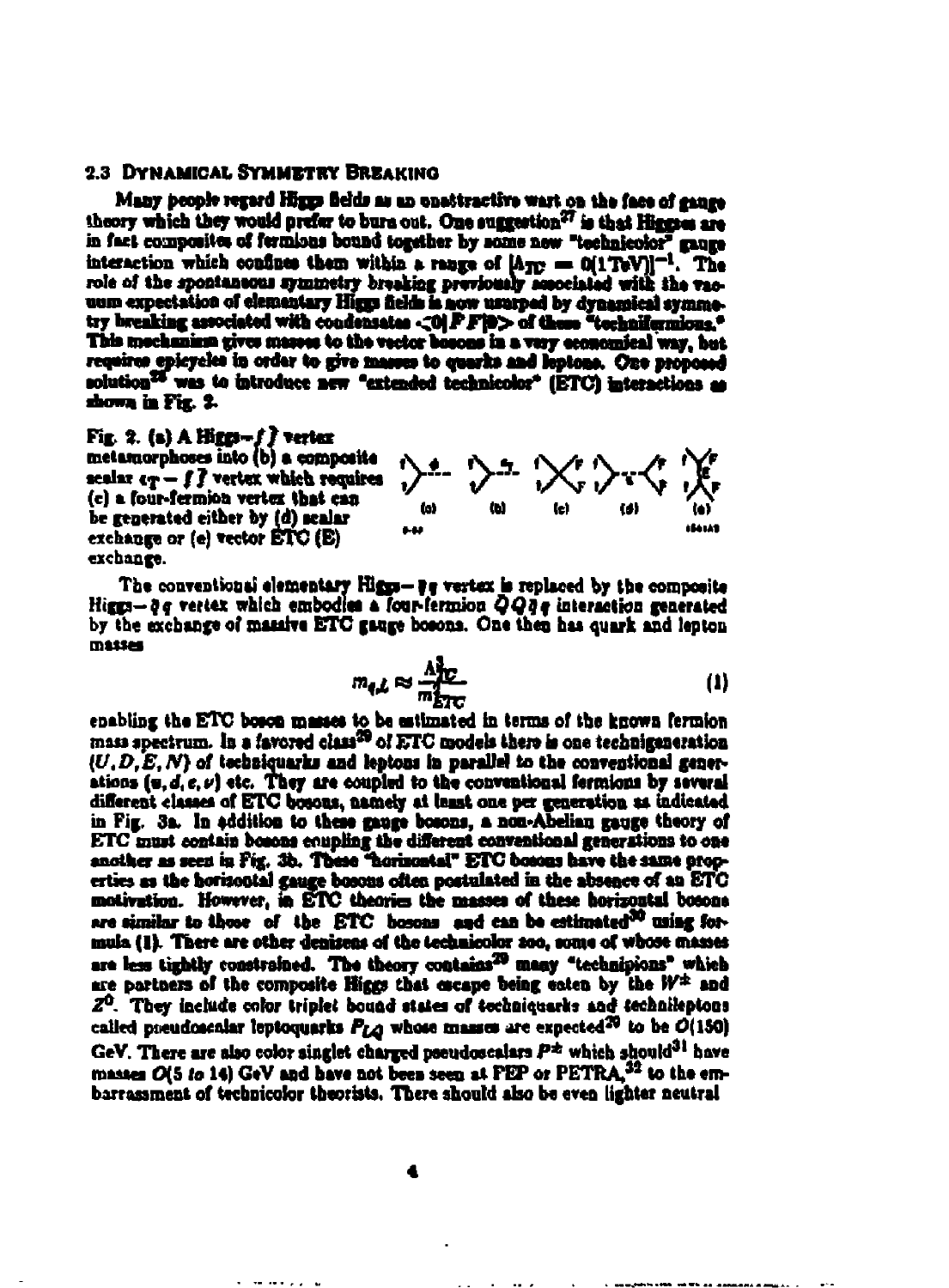

bosons  $P^{0,3}$  whose masses can only<sup>33</sup> come from other interactions that we have not yet mentioned. One candidate<sup>ss</sup> is vector leptoquark interactions of the Pati-**Salam<sup>3</sup> <sup>4</sup> type. These are ex peeled<sup>313</sup> <sup>6</sup> to yield** 

$$
m_{P^{0,3}} = O\left(1\frac{1}{2}\right) \text{ GeV} \times \left(\frac{300 \text{ TeV}}{m_{PS}}\right) \times O(2^{0\pm 1}) \tag{2}
$$

and the non-observation of  $K^{\pm} \rightarrow \pi^{\pm}P^{0,3}$  decay tells<sup>30</sup> as that

 $M_{\text{D0.1}} > O(350) \text{ MeV}$  (3)

which suggests via Eq. (2) an upper bound on mpg of order 3000 TeV in such **extended** *ETC* **theories. Tliese vector Ivptoquarks will be met again in tbe discussion of rare** *K* **aad E decays, along with the pseudoscalar (eptoquarks.** 

Before leaving ETC theories, we should emphasize that models of the type described have severe problems with flavor-changing neutral interactions,<sup>30</sup> especially the magnitude of the  $\Delta S = 2$  interaction responsible for  $K^0 - \hat{K}^0$  mixing, and the absence so far of a  $\Delta C = 2$  interaction leading to  $D^0 - D^0$  mixing. These  $\frac{1}{2}$  problems can be traced<sup>30,38,37</sup> to the failure of ETC theories to satisfy the usual conditions<sup>12</sup> for natural flavor conservation. People have not abandoned hope of **solving thene problems.<sup>38</sup> IT and when a full solution is found, it may well affect**  some of the order of magnitude estimates of rare K decays that we make later.  $H_0$  wever, these estimates do apply to the models<sup>36,37</sup> with partial solutions that **do exist.**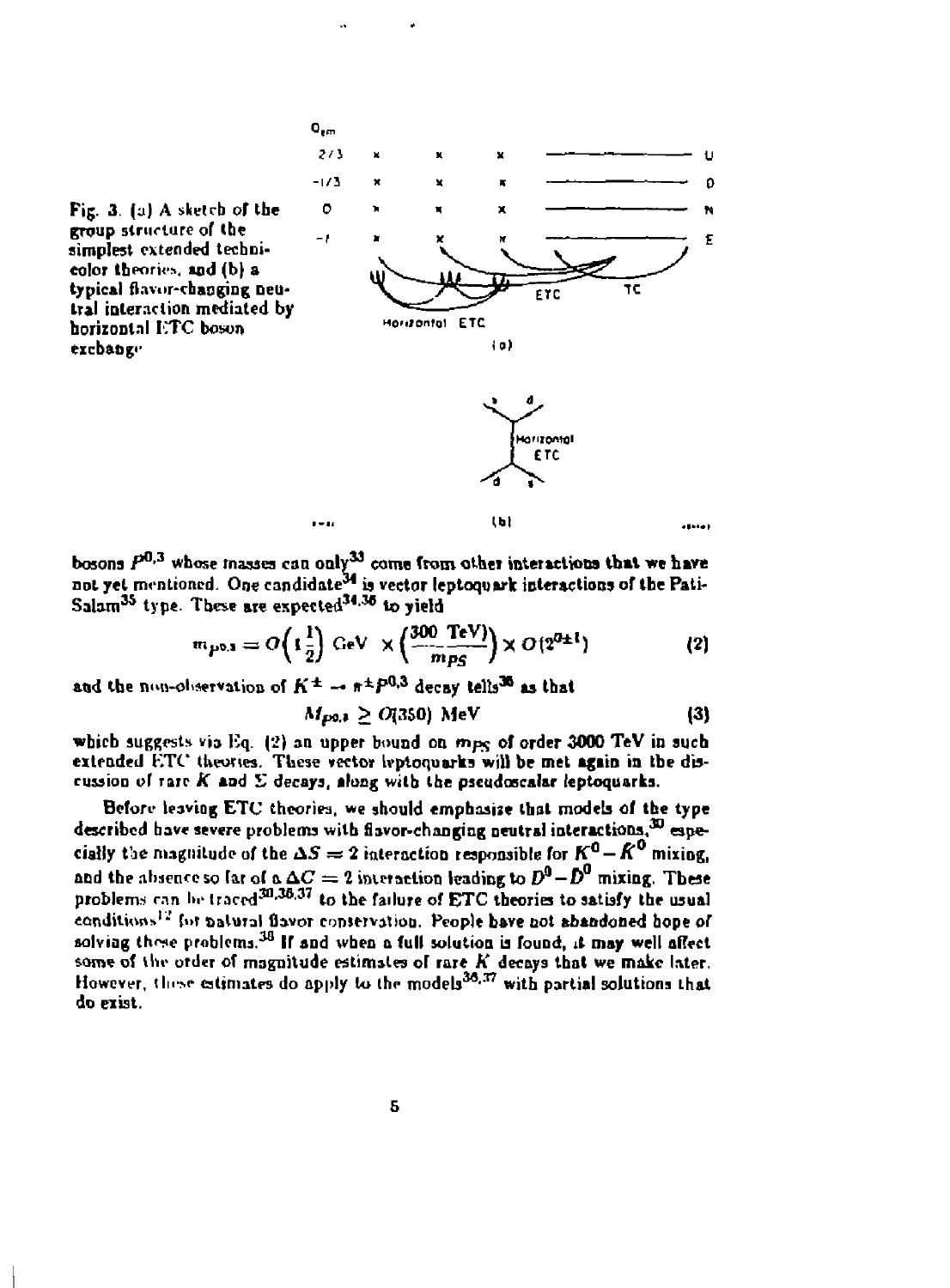#### **2.4 SUPERSVMMETRY**

**This is another response to the puzzles posed by Higgs fields. In order for**  the  $W^{\pm}$  and  $Z^0$  bosons to have required masses of  $O(100)$  GeV, there must be **at least some Higgs bosons with comparable masses. However, elementary scalar**  fields are believed to receive contributions to their masses  $\delta m_H = 0\, m_P \simeq 10^{19}$ **GeV) when propagating (Fig. 4a) through the space-time foam that is believed to constitute the quantum gravitational vacuum.\*\*<sup>9</sup> More prosaically, they acquire**   $\delta m_H = 0$ ( $m_X \simeq 10^{15}$  GeV) from interactions (Fig. 4b) with other Higgses in **the grand uniGed theory vacuum.<sup>10</sup>**



**Kig. 4. A scalar 5eld acquires large mass by propagating either through (a) space-time**  foam or (b) through the GUT vacuum.

**Even if these contributions to the light Htggs mass were to vanish or cancel miraculously, there would be radiative corrections as in Fig. \$a which would give**   $b$ *m*<sub>*H*</sub> = 0( $a^{12}$ )(*m*<sub>*p*</sub> or *m*<sub>*X*</sub>). These must be cancelled out through  $O(a^{12})$ , which **requires some quite powerful magic. This can be provided cither by "dissolving"**  Higgses so that they become composite on distance scales  $\leq O(1 \text{TeV}^{-1})$ , as **in technicolor theories,<sup>37</sup> or else by imposing superaymmetry (SUSY), la SUSY theories<sup>10</sup> there are bosons and fermions with similar couplings. . .ince their quantum loops have opposite signs as indicated in Fig. Sb, fermions and bosons lend to cancel so that** 

$$
\delta m_H^2 \approx \frac{g^2}{16\pi^2} \int^{\Lambda \sim m_X} \int^{\sigma \, m_F} d^4 k \frac{1}{k^2} \approx \frac{g^2}{16\pi^2} \Lambda^2
$$
\n
$$
\sim \frac{g^2}{16\pi^2} (m_B^2 - m_F^2) \ . \tag{4}
$$

In order for  $\delta m_H$  to be less than the required Higgs masses  $O(100 \text{ GeV})$  we sec **from Eq. (4) that one needs** 

$$
(m_B^2 - m_F^2) \le O(1 \text{ TeV}^2) \tag{5}
$$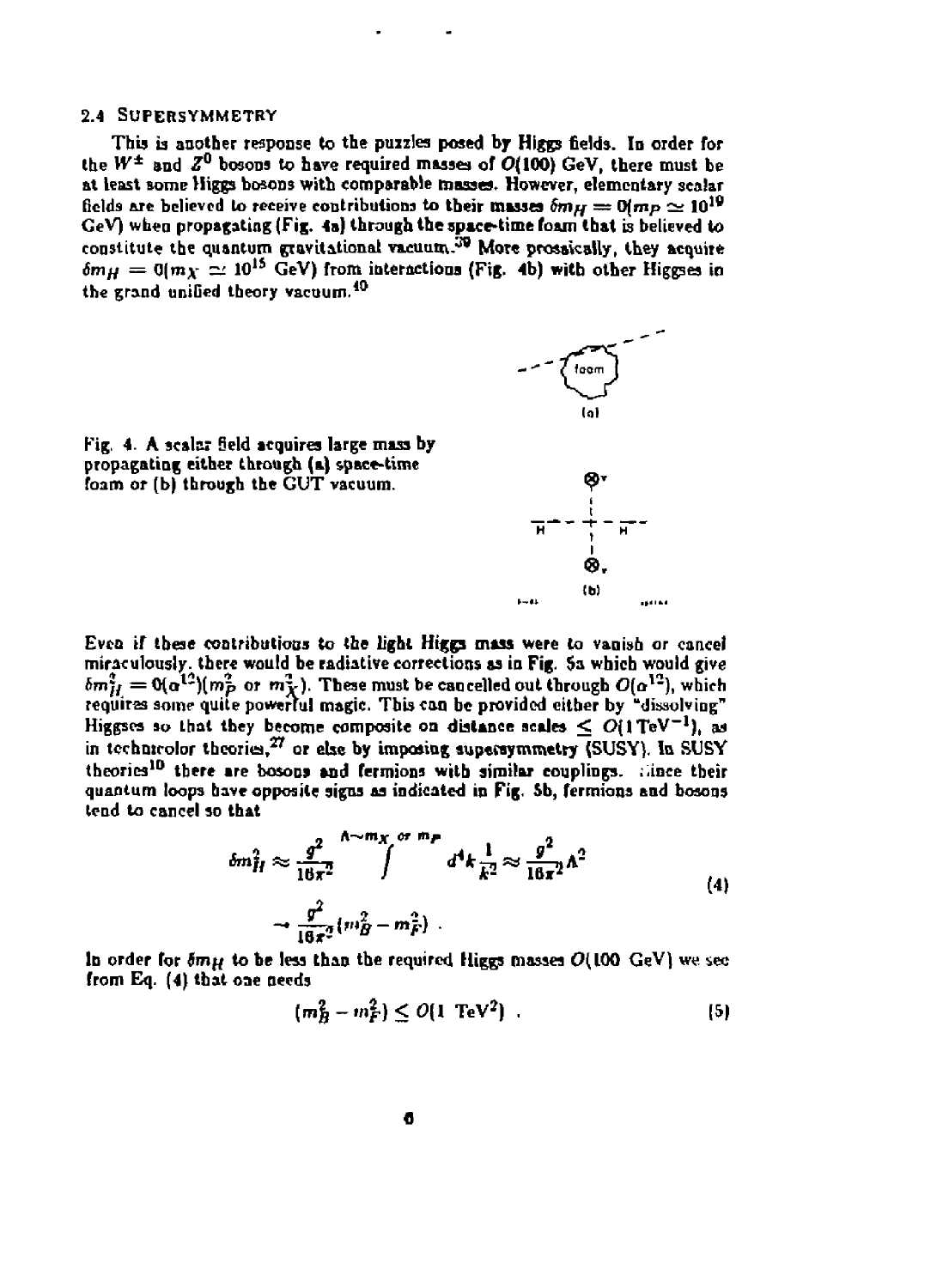

**Fig. S. (a) Diagrams reticrmaliiing** *c~ J* **- • the scalar mass, and (b) the diagrams which almost cancel them in a SUSY**  theory, with signs indicated in **parentheses.** 

**Thus the unseen SUSY partners of known particles cannot be very heavy. The basic building blocks of the simplest SUSY theories<sup>10</sup> are supermultiplets containing pairs of particles differing in belicity by**  $\pm 1/2$ **:** 

**(ill<sup>v</sup>**

$$
\begin{pmatrix} 1 \\ 1 \\ 2 \end{pmatrix} \text{ gauge boson } \begin{pmatrix} 1 \\ 2 \\ 0 \end{pmatrix} \text{ quark } q \text{ , lepton } \ell \text{ , shiggs } H \end{pmatrix} \qquad (8)
$$

**Of this zoo of DEW particles, tbe tightest gaugino is likely to be the photino 7,**  while there may also be light neutral shiggs particles  $\hat{H}^0$ .<sup>41</sup>

**The same flavor-changing neutral interactions that were the Nemesis<sup>30</sup> nf technicolor theories also impose strong constraints on SUSY theories.\*<sup>2</sup> The tree level couplings of all the new neutral particles must conserve flavor, and loop**  contributions to  $\Delta F \neq 0$  interactions must be very small. The first requirement **implies that tbe squark aad slepton mass eigenstates must be spartnera of pure quark and lepton mass eigenstates, and hence that the SUSY analogues of tbe Cabibbo-Kobayaaht-Mukswa charged weak current mixing angles must' >e identical with tbe familiar quark mixing angles. Tbe suppression of loop marrams requires 3 super-GIM mechanism, for example in the super-box diagram of Fig. 6 which is of order** 

$$
G_F \frac{\alpha}{4\pi} \sin^2 \theta_c \frac{m_c^2}{m_W^2} \tag{7}
$$

**only if** 

$$
\frac{m_{\tilde{c}}^2 - m_{\tilde{u}}^2}{m_{\tilde{c}}^2 \text{ or } m_{\tilde{u}}^2} \simeq O\left(\frac{m_{\tilde{c}}^2}{m_W^2}\right) \leq O(10^{-3}) \quad . \tag{8}
$$

At first blush, these  $\Delta F \neq 0$  neutral interaction conditions may seem difficult to **satisfy, but in foci they emerge naturally in models with SUSY broken spontaneously. There all the squarks acquire universal m? of order (30 GeV)<sup>2</sup> or more,**  while all differences  $\Delta m_{\tilde{a}}^2$  in squared masses are  $O(\Delta m_0^2) \approx O(1)$  GeV<sup>2</sup> in the **ease of the first two generations. In these spoatsneously broken SUSY theories**  super-loop contributions to  $\Delta F \neq 0$  processes can be comparable<sup>43</sup> to the usual Standard Model contributions, and there may also be observable decays<sup>44,49,48</sup> into light SUSY particles such as the  $\dot{\gamma}$  and  $\tilde{H}^0$ , as we shall see later.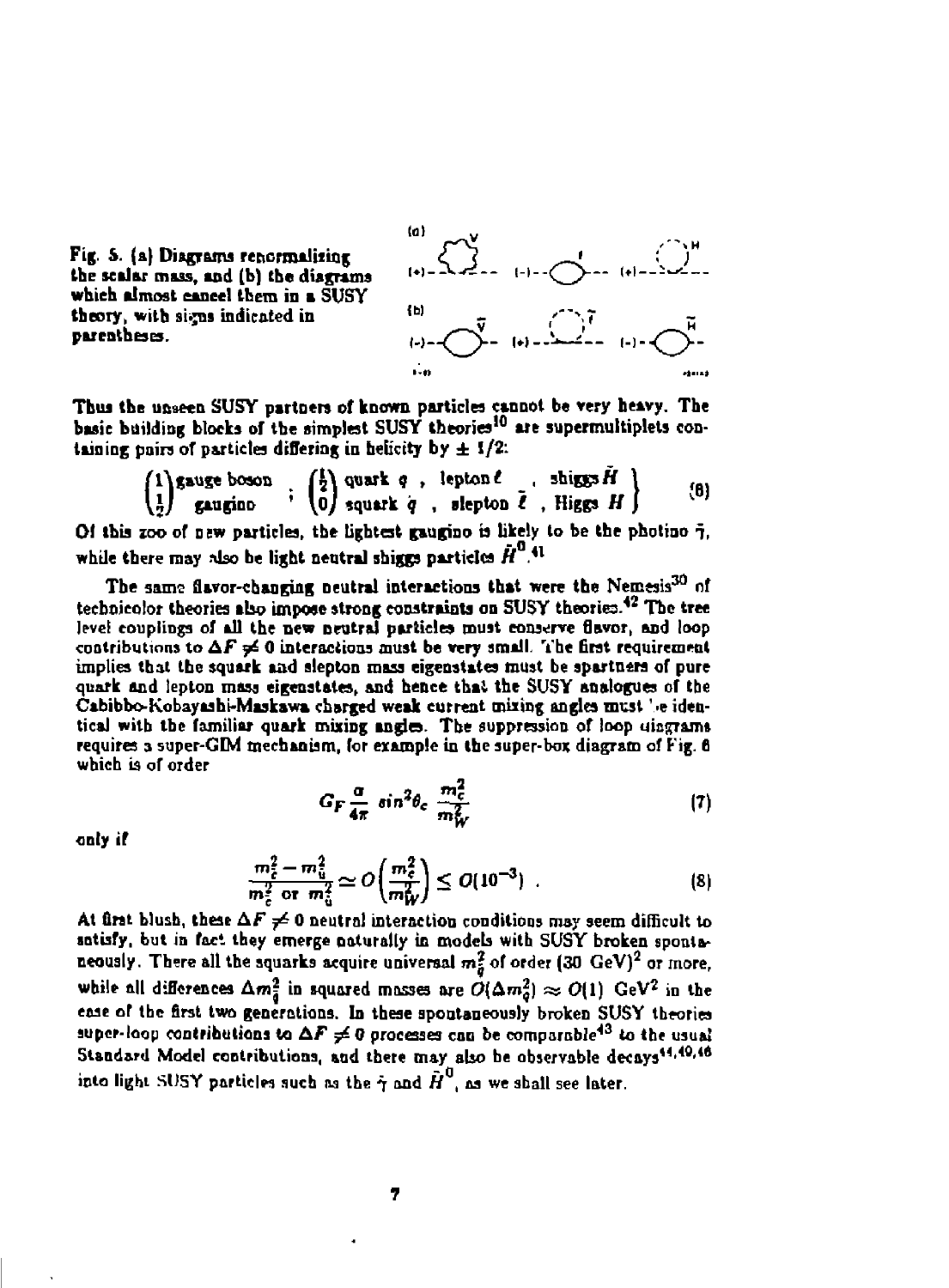Fig. 6. A typical super-box diagram contributing to  $\Delta F \neq 0$  neutral interactions in a SUSY theory **which requires a super-GIM cancellation. i<sup>&</sup>lt; \_\_** 



**There are also SUSY models which have additional sources of symmetry violation beyond those in the Standard Model. For example, there exbt possible additional sources of CP violation.<sup>47</sup> There is also the possibility of spontaneous lepton number violation due to vacuum expectation values for the spin-zero part**ners of neutrinos, whose effects are currently heing investigated.<sup>48</sup> Indeed, we **cannot even be sure that the photino and gluioo couplings conserve flavor at the tree level. This is strongly suggested by the phenomenological constraints,\*<sup>4</sup> ' <sup>45</sup>'\*'**  but it can be argued<sup>49</sup> that one should *this* a more agnostic phenomenological **viewpoint.** 

#### **2.5 PREONS**

**It seems natural to suppose that the particles we currently regard as fundamental and elementary are in fact composite.<sup>4</sup> We have already removed so**  many layers of the onion -- why not one more? Moreover, we now know such an **untidy profusion of quark and lepton flavors that it is very appealing to seek a simpler description of nature with fewer fundamental elements. We have already loyed with the idea of composite Higgs fields, so perhaps Quarks, leptons and even gauge bosons are composite also on a distance scateO(A- \*) which may be as large**  as  $\overline{O}(1 \text{ TeV}^{-1})$ . Suppose for example that the only preons are fermionic, with **quarks and leptons containing at least three, while bosons contain two preons. Then one can visualize the observed interactions as being due to exchange forces as in Fig. 7, with the dominant forces of longest range occurring in channels corresponding to the lightest bosooic bound states with masses in <£ A. This**  is similar to the way  $\pi$  exchange is important in nuclear interactions because  $m_t \ll 1$  GeV. We would expect there to be additional forces in other channels corresponding to the exchanges of other bosons with masses  $m = O(\Lambda)$  analogous **to the** *p, w* **and tensor meson exchanges of tbe conventional strong interactions.** 



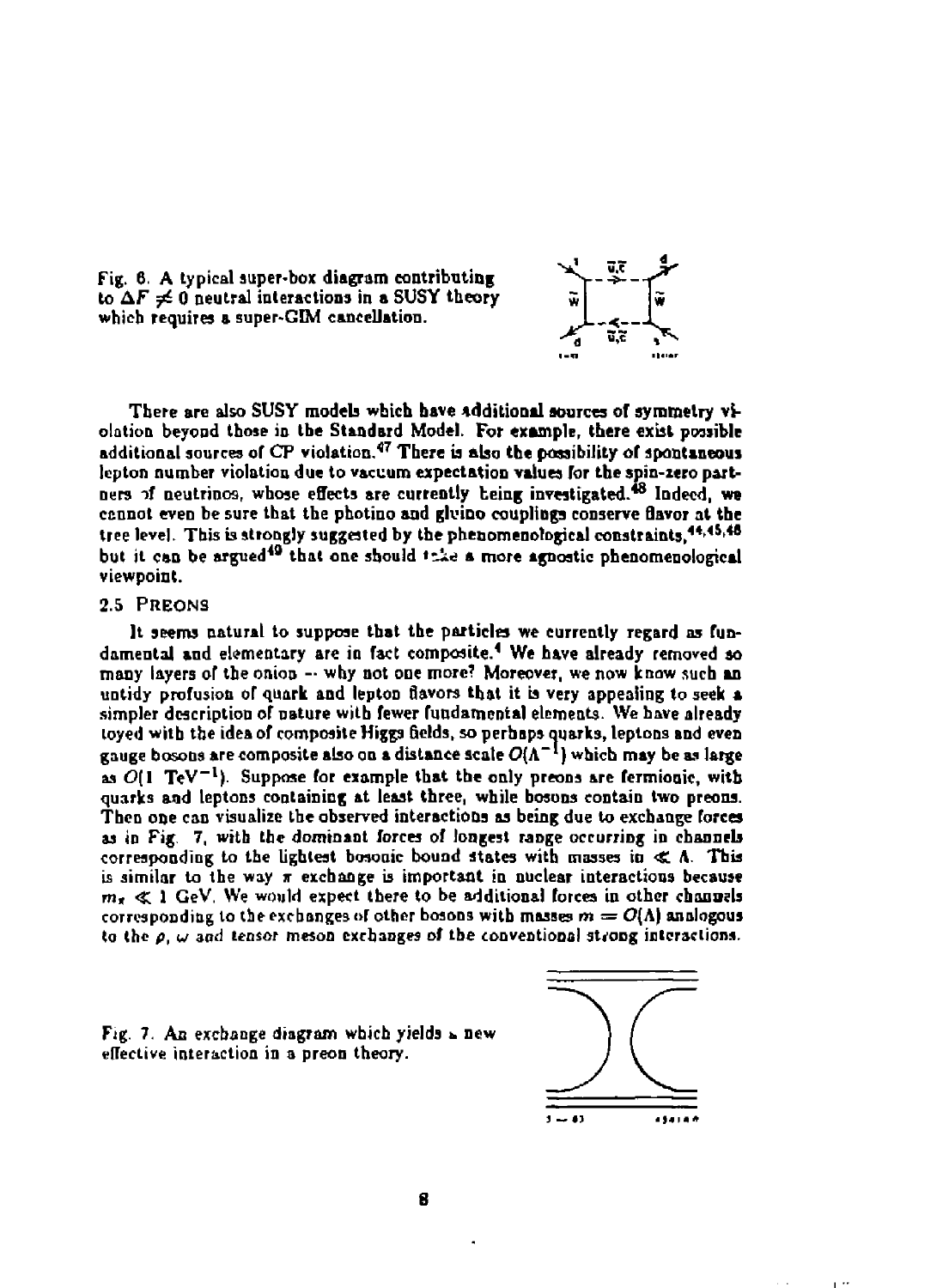**This analogy with the conventional strong interactions is too glib and glosses over many technical puzzles.<sup>1</sup> Why are the lightest bound states fermions with**   $m \ll O(\Lambda)$ , whereas the fermionic bound states of QCD, the baryons, are heavy with masses O(1 GeV)? The underlying dynamics must obey consistency conditions<sup>50</sup> which are very difficult to satisfy. Why are there light bosons of spin 1, whereas the only light bosons in QCD have spin 0? It is very difficult to see **how light gauge bosons would emerge unless the underlying dynamics already possessed the corresponding gauge icvariance.** 

**If we suspend our disbelief for a moment, we might expect that the exchanges of heavy bosons, or other dynamics on a scale of 0(1 TeV\*<sup>1</sup> ] might generate all manner of novel interactions:** 

$$
\frac{O(1)}{\Lambda^2}(q\,q\,q\,q\,,\,q\,q\,2\,\ell\,,\,q\,qq\ell\,,\,\ldots) \qquad (9a)
$$

**and more generally** 

$$
\frac{O(1)}{\Lambda^{4-\frac{3n}{2}-m}}f^nB^m\tag{9b}
$$

**In general, we would not expect these new interactions to conserve conventional**  quantum numbers such as lepton number  $L$ , baryon number  $B$ , etc., since presumably different quark and lepton flavors share some preonic constituents in **common, though some of the interactions (9) might be suppressed by some approximate cbiral symmetry. The low-energy phenomenology of preon theories may in many ways resemble that of ETC theories, since observable new interactions of the form (9) probably involve the transformation of horizontal generation quantum numbers or the exchange of leptoquark quantum numbers.** 

#### **3. Survey of Experimental Probes**

#### **3.1 RARE** *K* **DECAYS**

**There has been a lot of discussion<sup>40</sup> at this meeting of the whole gamut of rare** *K* **decays. Hei e I will only select a few possible experiments and concentrate on a subset of theories, treating composite model\* only cursorily and models with multiple gauge or Higgs bosons not at all. Each experiment will be discussed in turn for its interest within different frameworks, and the results are summarized in a table expressing my personal assessments.** 

**3.1.1**  $K^0 \to \mu e$  and  $K^{\pm} \to \pi^{\pm} \mu e$  These two decays do not occur at all in the **Standard Model, because it conserves separately both electron and muou 'eptcn**   $a$  **numbers**  $L_c$  and  $L_a$ . The same is also true in most SUSY models, though there **is a possible escape route. IT any of the spin-zero sneutrino fields require a vacuum expectation value the corresponding violation of lepton number would conceivably have repercussions in** *K* **decay, though the details are stili being worked out. <sup>1</sup> <sup>8</sup>**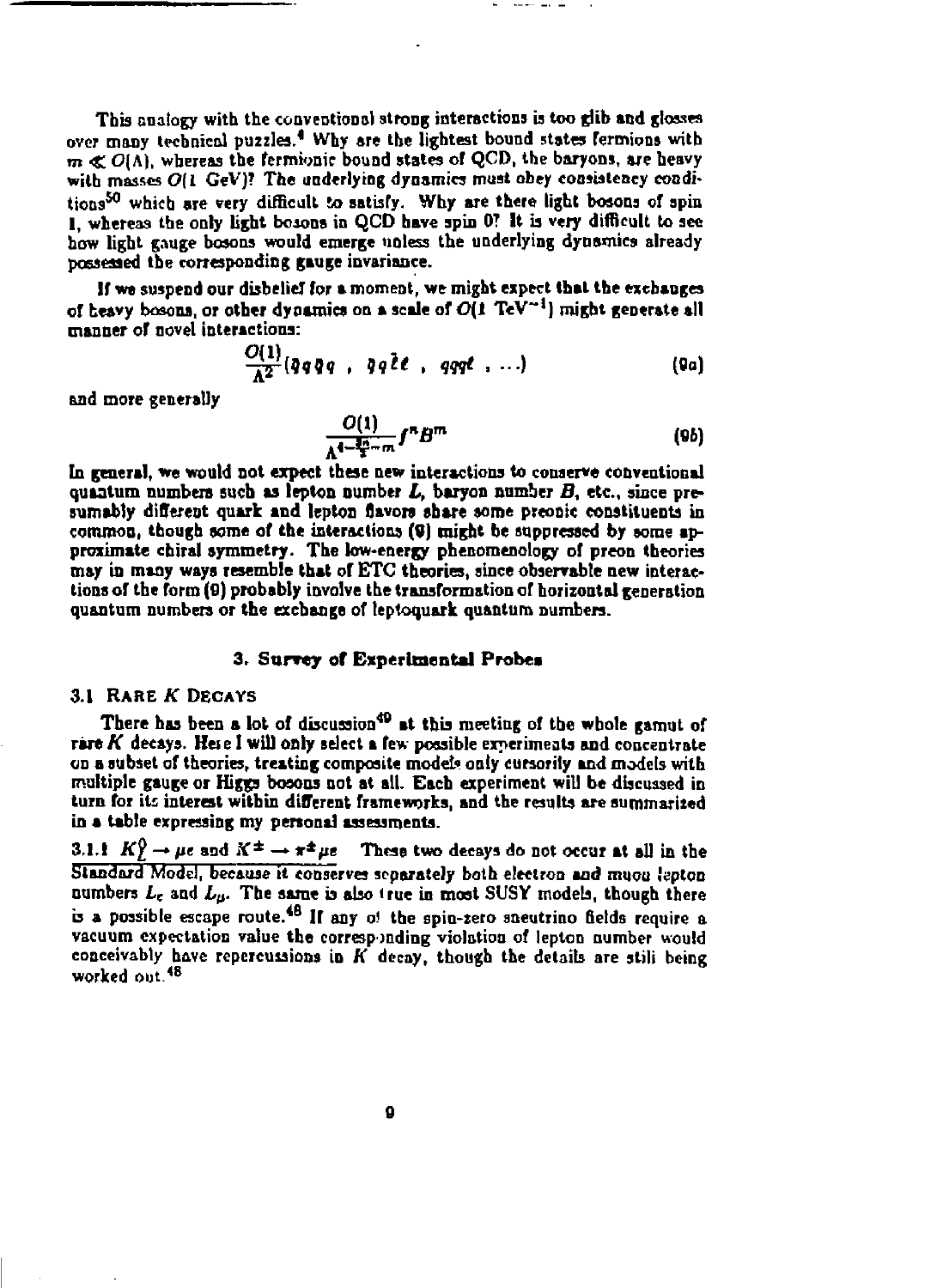In contrast,  $K_L^0 \to \mu e$  and  $K^{\pm} \to \pi^{\pm} \mu e$  are mainstream possibilities in technicolor theories,<sup>17</sup> where there are many possible contributions to these decays. **In the direct channel one can exchange a horizontal ETC gauge boson as in Fig.**  8a. From the experimental upper limit<sup>51</sup>

$$
\frac{\Gamma(K_L^0 \to \mu \epsilon)}{\Gamma(K^+ \to \mu^+ \nu_\mu)} < 0.63 \times 10^{-9} \tag{10}
$$

**one deduce <sup>3</sup> <sup>4</sup> a lower limit on the squared mass of the corresponding gauge bosons:** 

$$
m_{E_{4,\bullet}}^2 \ge (3500 \, , \, 170) \, \text{TeV}^2 \tag{11}
$$

**which is exceedingly close to the estimates<sup>30</sup> obtained by using the formula (1).**  Therefore this mechanism should yield  $K_L^0 \rightarrow \mu e$  decay at a rate very close to the experimental limit (10). Another contribution to  $K_L^0 \rightarrow \mu e$  decay could **come from the exchange of a Pati-Salam<sup>35</sup> vector teptoquark boson in the crossed channel as in Fig. fib. In this case the limit (10) tells** *m34* **that** 

$$
m_{PS} > O(360) \text{ TeV} \tag{12}
$$

whereas we deduced earlier from the nonobscryation of  $K^{\pm} \rightarrow \pi^{\pm}P^{0,3}$  decay that  $m_{P0A}$  >  $O(350)$  MeV (3) and hence  $m_{PS}$  <  $O(3000)$  TeV. Hence this mechanism should give rise to  $K^0_L \rightarrow \mu e$  decay at a rate within at most  $O(10^{-4})$  of the present **experimental upper limit (10). The exchanges of paeudoscalar bosons can also**  contribute to  $K^0_L \rightarrow \mu e$  decay. For example, the light pseudoscalars  $P^{0,3}$  can be exchanged in the direct channel as in Fig. 8c, and the upper limit (10) tells us<sup>30</sup> **that** 

$$
m_{p0,1}^2 > 2 \times 10^5 \theta^2 \text{ GeV}^2 \tag{13}
$$

where the  $\theta$  are some  $\Delta F \neq 0$  mixing angles. Since the  $P^{0,3}$  are expected on **the basis of Eqs. (2) and (12) to weigh less than 3 GeV, the constraint (13) means that the mixing angles** *6* **must be very small indeed. This possibility is**  not excluded within the ETC framework.<sup>30</sup> A contribution to  $K_L^0 \rightarrow \mu e$  which is **less easy to suppress is crossed channel paeudoscalar teptoquark** *[PLQ)* **eschanga as** in Fig. 8d. The upper limit (10) tells us<sup>34</sup> that

$$
m_{P_{LO}} \geq O(150) \text{ GeV} \tag{14}
$$



Fig. 8. Contributions to  $K_L^0 \rightarrow \mu e$  decay from (a) direct channel HETC ex**change, (b) cross channel Patj-Salam gauge boson exchange, (c) direct channel P 0 , 3 exchange and (d) crossed channel pseudoscalar teptoquark exchange.**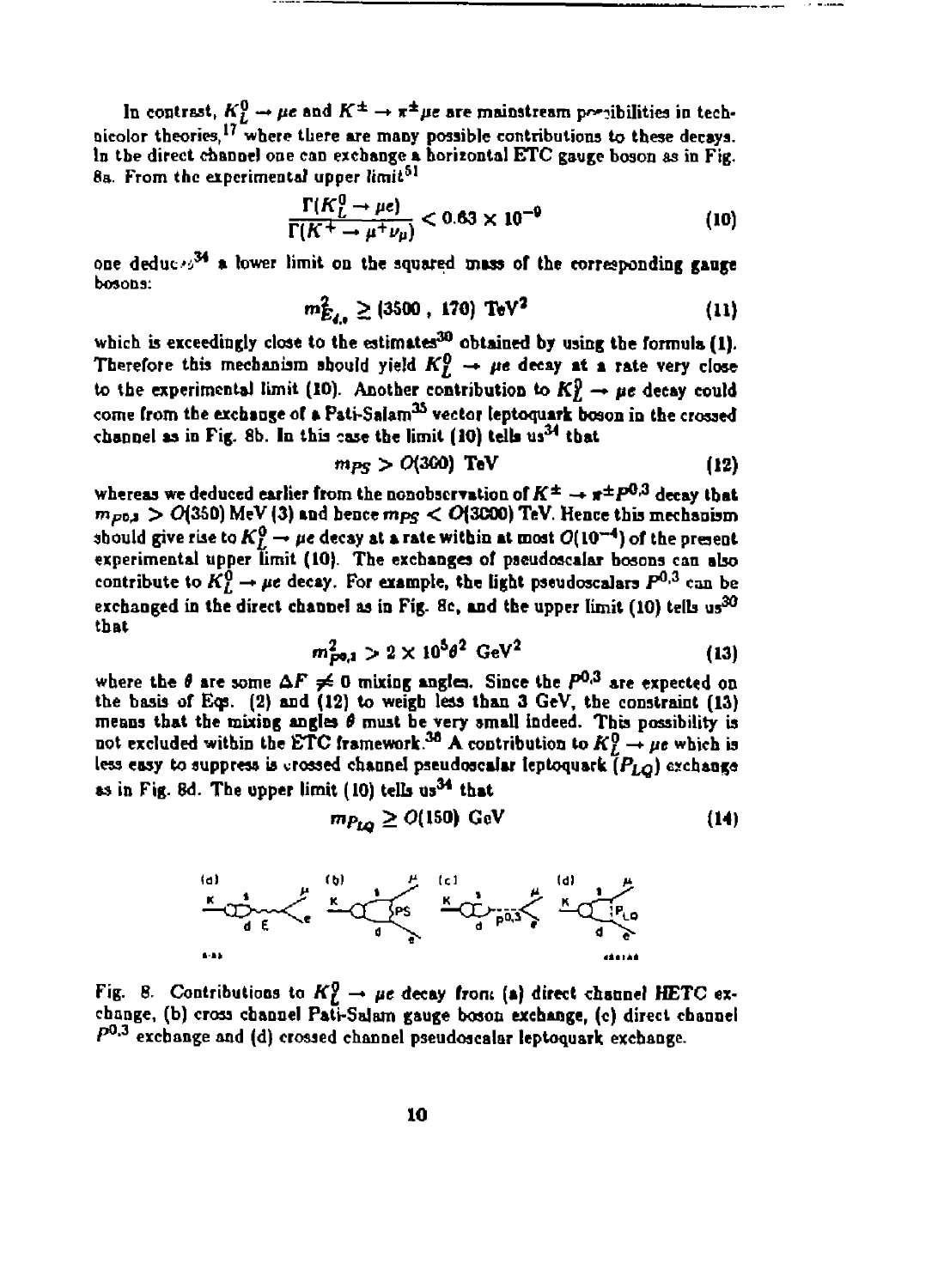**\*...ch** coincides with the best estimates<sup>29,33</sup> of the mass of the P<sub>LO</sub>. Therefore **ETC** theories would also expect  $K_L^0 \rightarrow pe$  via this mechanism to occur very close to the present experimental upper limit (10). This contribution is difficult to avoid because there is no way of preventing technileptons and techniquarks from binding to form the  $P_{LO}$ , its mass is simply related by scaling to the  $x^+ - x^0$ **mass difference, and the**  $a \rightarrow \mu$  **and**  $d \rightarrow e$  **transitions are not expected to be suppressed by any small angle factors.** 

The above contributions all have analogues in the decays  $K^{\pm} \rightarrow \pi^{\pm} \mu e$ . The **only difference is that the present experimental limit<sup>52</sup>**

$$
\frac{\Gamma(K^{\pm} \rightarrow \pi^{\pm} \nu e)}{\Gamma(K^{\pm} \rightarrow \pi^0 \mu^{\pm} \nu_{\mu})} < 1.5 \times 10^{-7} \tag{15}
$$

**b a weaker constraint than the**  $K_L^0 \rightarrow \mu e$  **limit (10). For example, it means<sup>30</sup> that** 

$$
m_{E_4}^2 > O(200) \text{ TeV}^2 \tag{16}
$$

**to be compared with the more stringent boand (11). However, the bound (15) is logically** independent, since  $K_L^0 \rightarrow \mu e$  proceeds via a pseudoscalar coupling to the quarks, whereas  $K^+ \rightarrow \mu \epsilon$  proceeds via a vector or scalar coupling. Therefore in **principle one decay could occur and not the other, though in practice models'" predict comparable values for the ratios (10, 15).** 

Searches for the decay  $K_L^0 \rightarrow \mu e$  and also for  $K^+ \rightarrow \pi^+ \mu e$  would be very **interesting and topical from the point of view of technicolor theories or dynamical symmetry breaking.<sup>29</sup> These decays could abo occur in preon models, but the**  rates are much more difficult to pin down. However, as we see later they may be **the best ways to test preon models in rare** *K* **decays.** 

**3** 1.2  $K^+ \rightarrow \pi^+ + \text{Higgs}$  A parenthetic revival of this decay is appropriate here since an experiment to look for  $K^+ \rightarrow \pi^+ \mu e$  decay could also be a useful **Hicgs sewch experiment. In tbe Standard Model there is just one physical neutral Higgs w'jich should weigh more than 10 GeV.<sup>11</sup> However, there could be a lighter neutral Higgs in models with multiple Higgs doublets, suci as superaytnmetric models for example. We expect<sup>10</sup> tbe following to be the dominant decay modes of light neutral Higgs bosons:** 

$$
2m_e < m_H < 2m_\mu \quad : \quad H \to e^+e^- \quad \text{or} \quad \tau_T
$$
\n
$$
2m_\mu < m_H < 2m_\pi \quad : \quad H \to \mu^+\mu^-
$$
\n
$$
2m_\pi < m_H < 2m_K \quad : \quad H \to \mu^+\mu^- \quad \text{or} \quad \pi^+\pi^- \quad \pi^0\pi^0
$$
\n
$$
2m_K < m_H < 2m_\tau \quad : \quad H \to K \quad \mathbb{R} \quad (\text{nr}) \quad .
$$
\n
$$
(17)
$$

**11** 

ŀ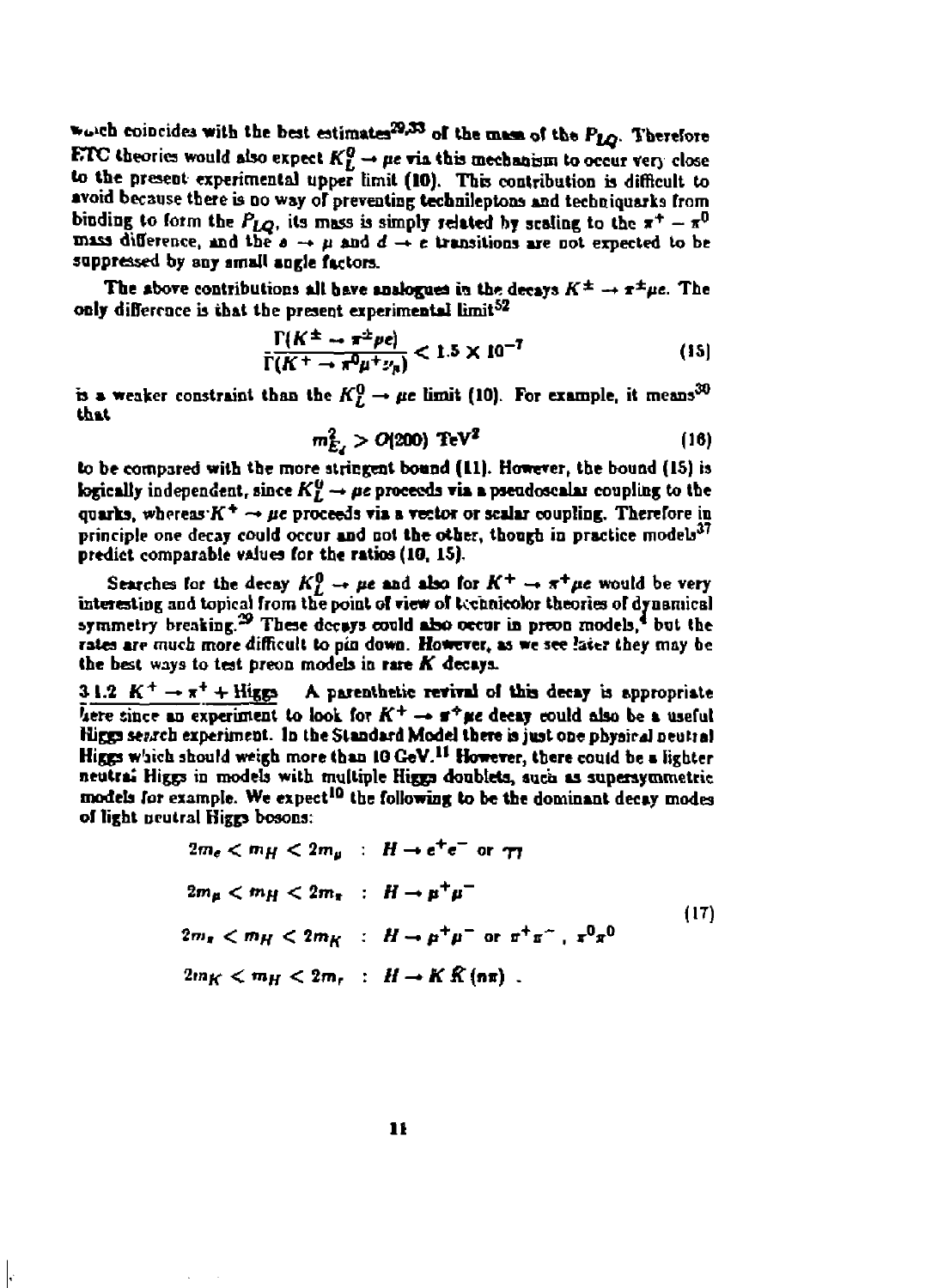Nuclear physics excludes<sup>10</sup>  $m_H < O(15)$  MeV. There is a claim<sup>63</sup> that the absence of a Higgs peak in  $\eta' \to \eta + \mu^+ \mu^-$  excludes  $m_H < O(400)$  MeV, but the experimental uper limit is not far below the calculation<sup>54</sup> of the  $\eta' \rightarrow \eta + H$ decay rate which is not very reliable. The range  $m_{\pi} < m_H < 2m_H$  is almost excluded by a search in the  $K^+ \rightarrow \pi^+ + e^+e^-$  decay.<sup>55</sup> There is no informa**tion about lighter Higgses because of background problems, and heavier Higgses**  would have decayed into  $\mu^+\mu^-$  and could not have been seen in this experiment. **It would be interesting to perform sensitive searches for Higgses as spikes in**   $K^+ \rightarrow \pi^+ + (e^+e^- \text{ and } \mu^+\mu^-)$ , which could be byproducts of  $K^+ \rightarrow \pi^+\mu^$ **experiments.** 

**3.1.3** *K<sup>+</sup> -\* \*\* +* **Nothing "Nothing' comes in many varieties of unobserved neutrals, including the following:** 

 $K^+ \rightarrow \pi^+ + \text{axion}$  This is a two-body decay for which the experimental upper **iimit <sup>5</sup> <sup>7</sup> is** 

$$
\frac{\Gamma(K^+ \to \pi^+ + c)}{\Gamma(K^+ \to \text{all})} < 3.8 \times 10^{-8} \tag{18}
$$

to be compared with a theoretical rate<sup>58</sup> which is generally  $\geq O(10^{-5})$ . It may be possible to arrange for a partial cancellation in the decay amplitude by **a judicious choice of charged Higgs boson mass, but it seems very difficult to**  suppress the decay rate below the upper limit (18). This is just one of the many **reasons why the conventional axion should be dead. However, its Frankenstein**  refuses to accept<sup>59</sup> the mortality of his creature: perhaps it is an undead zombie **which still awaits the silver stake of another experiment to be driven through its heart?** 

 $K^+ \rightarrow \pi^+ +$  familon Wilczek<sup>60</sup> has invented another light pseudoscalar for **you, this time the exactly massless famikm /, a Goldatone boson of** *%* **conjectured family or generation symmetry. He estimates\*<sup>0</sup> the branching ratio** 

$$
B(K^{+} \to x^{+} + f) = O(10^{14}) \left(\frac{1 \text{ GeV}}{F}\right)^{2}
$$
 (19)

**where** *F* **is an analogue of the pion decay constant /»• Cosmology<sup>01</sup> telb us that**   $F \leq O(10^{12})$  GeV, whereas present experiments (18) tell us that  $F \geq 5 \times 10^{10}$ **GeV. This small gap could be closed by as experiment sensitive to a branching**  ratio of  $O(10^{-10})$ . Here is a theory which could be excluded by a forthcoming **rare** *K* **decay experiment.** 

 $K^+ \to \pi^+ \sum_i \nu_i D_i$  The experimental upper limit<sup>57</sup> on this three-body decay is

$$
\frac{\Gamma(K^+ \to \pi^+ + \sum_i \nu_i p_i)}{\Gamma(K^+ \to \text{all})} < 1.4 \times 10^{-7} \quad . \tag{20}
$$

**The GIM loop diagrams<sup>42</sup> of the Standard Model give for each neutrino flavor 1** 

$$
B(K^{+} \to \pi^{+} \nu_{i} \, \nu_{i}) = 0.6 \times 10^{-6} \, \frac{|\bar{D}_{i}|^{2}}{U_{\rm u0}^{2}} \times \text{ QCD factor} \tag{21}
$$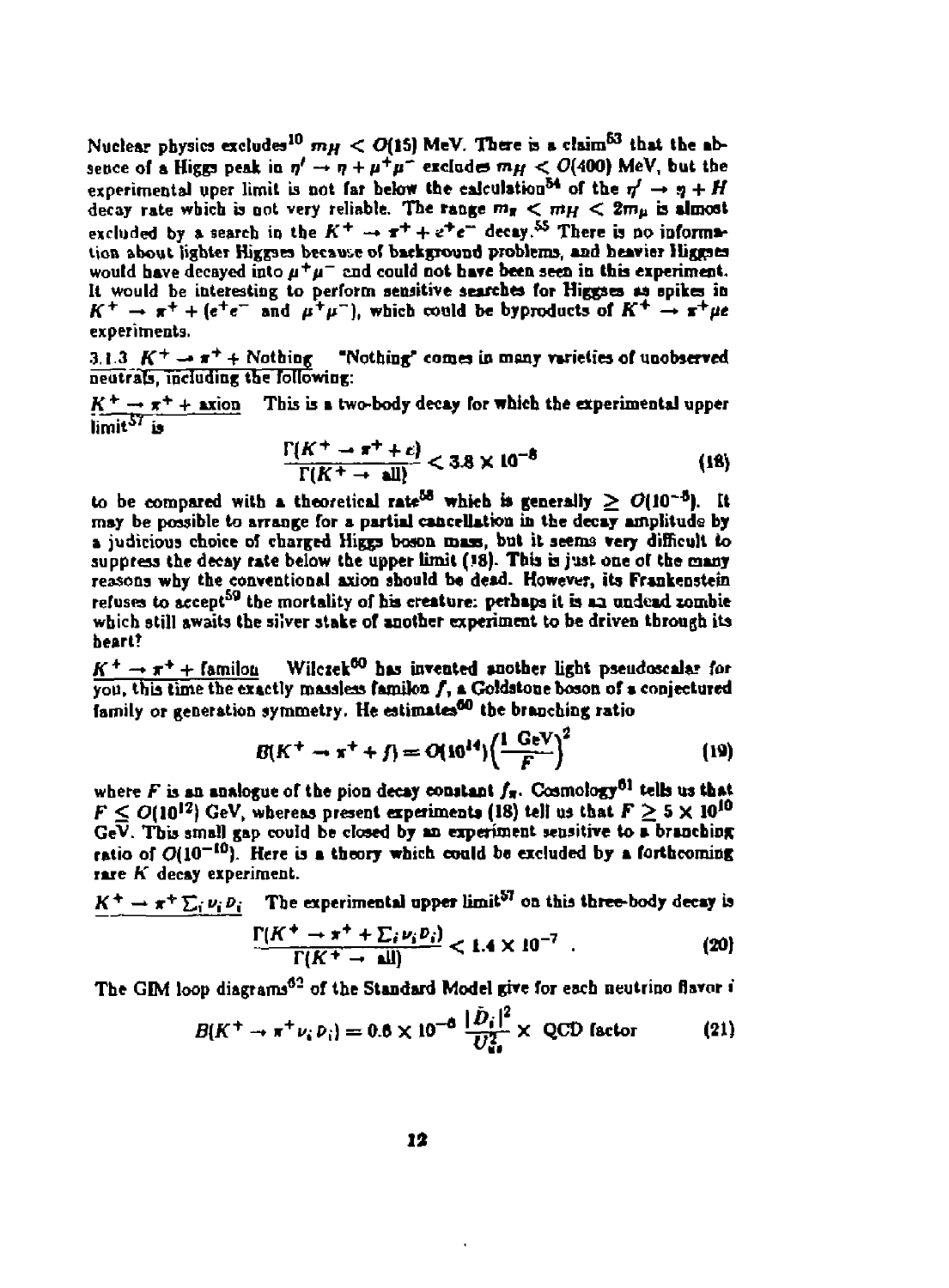**with** 

ar 1

w.

$$
\hat{D}_i \to \sum_{j>1} U_{j\sigma}^* U_{j\sigma} D \left( \frac{m_{q_j}^2}{m_W^2} + \frac{m_{L_j}^2}{m_W^2} \right) . \tag{22}
$$

**la these formulae, tbe QCD correction factor is reasonably well known,** *the U^*  denote Cabibbo-Kobayashi-Maskawa mixing matrix elements, and the  $D_i$  are known<sup>61</sup> kinematic functions of the quark and lepton masses. As can be seen in **Pig. 9.**  $\vec{D}$  **vanishes when the mass of the lepton associated with**  $\nu_i$  **is**  $O(1 \text{ to } 3) \times$  $m_W$ . The Cabibbe-Kebayashi-Maskawa mixing angle factors and the unknown *t* quark mass are constrained by other  $\Delta F \neq 0$  amplitudes<sup>63</sup> such as  $K_L^{\vee} \rightarrow \mu^+ \mu^$ which gives an upper bound<sup>17</sup> on the  $K^+ \rightarrow \pi^+ + \nu, p$ , decay rate<sup>44</sup> as seen in **Fig. 10. The known amount of**  $K^0 - K^0$  **mixing provides<sup>44</sup> a lower bound on** the  $K^+ \rightarrow \pi^+ + \nu_\ell p_\ell$  (for light associated charged leptons,  $\ell_\ell$ ) which can also be **seen in Fig. 10. Indicated explicitly in Fig. 10 is the uncertainty in the**  $K^0 - \hat{K}^0$ mixing constraint arising from our ignorance of the  $\Delta S = 2$  operator matrix clement  $\epsilon$   $R^0$  ii ad<sup>12</sup> iK<sup>0</sup> > usually expressed as a coefficient *R* times the value **obtained by inserting tbe vacuum intermediate state.** 



Fig. 9. Variation of the  $K^+$  - $\pi^+$ *P<sub>t</sub>*  $\nu_{\ell}$  branching ratio with the mass of the lepton  $\ell$  associated with  $\nu_{\ell}$ , for different values of the  $t$  quark mass in GeV.

There was a recent advance<sup>54</sup> on this point when it was realized that this matrix element would be related by SU(3) and PCAC to the known  $\Delta I = 3/2$  K<sup>+</sup>  $\rightarrow$  $\pi$ <sup>+</sup> $\pi$ <sup>0</sup> decay amplitude, yielding  $R = 0.33$  with perhaps a (30 to 60)% uncertainty **indicated by tlic dashed linen in Fig. 10. Another potential uncertainty arises**  in the  $K_L^y \rightarrow \mu^+\mu^-$  constraint. In contrast to the  $\Delta S = 2$  operator, it can get **significant contributions from SUSY ruper-loop diagrams, <sup>436</sup> <sup>5</sup> which could lift tbe bound fur a given value of m( , I,' we take conservatively the solid lines in Fig. 10 corresponding to**  $R = 1$  **and no SUSY contribution to**  $K_L^0 \rightarrow \mu^+ \mu^-$ **, we** find they are only compatible for  $m_t < 60$  GeV, the Buras<sup>17</sup> bound. We get<sup>44</sup> **the absoluti- upper bound** 

$$
\sum_{i} B(K^{+} \to \pi^{+} + \nu_{i} \nu_{i}) < N_{i} \times 1.1 \times 10^{-9} \tag{23}
$$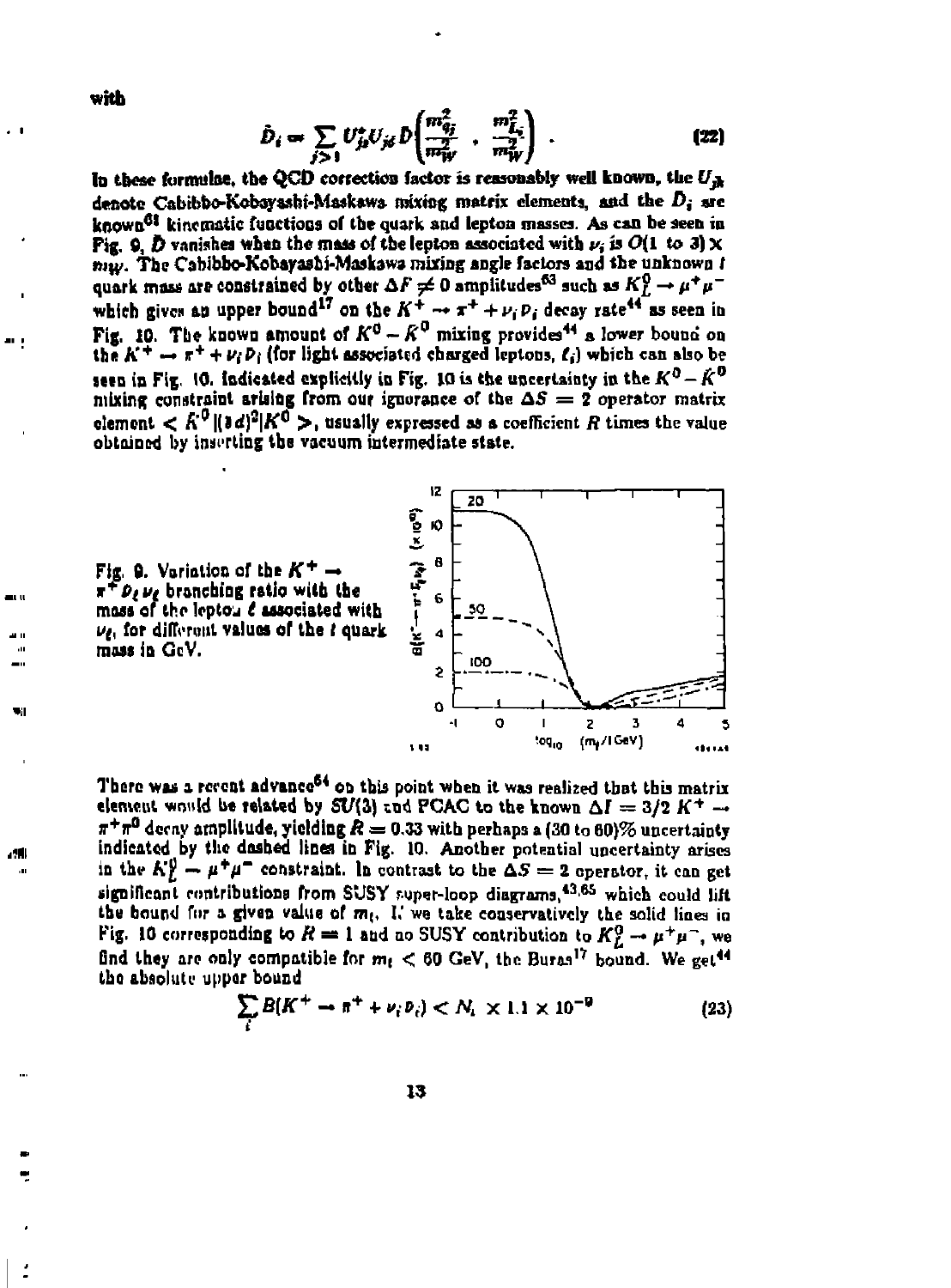

Fig. 10. Upper and lower bounds on the  $K^{\pm} \rightarrow \pi^+ \, \bar{\nu}_e \, \nu_e$  decay rate for different values of  $m_1$ . The numbers refer to the **matrix element factor** *R.* 

on the decay rate and a lower bound<sup>44</sup>

$$
\sum_{i} B(K^{+} \to \pi^{+} + \nu_{i} \, \nu_{i}) > N_{\nu}^{\text{tight}} \times 1.4 \times 10^{-10} \tag{24}
$$

where  $N_{\nu}^{\mu\rho\alpha}$  denotes the number of neutrinos whose associated leptons are light. **The numbers (13,14) neglect the contributions of the heavier quarks to the G1M**  loop diagrams. Because of the  $K_L^0 \to \mu^+\mu^-$  and  $K^0$  –  $K^0$  mixing constraints, they can only slightly increase the upper bound on the  $K^+ \rightarrow \pi^+ + \nu_i \, \bar{\nu}_i$  decay rate.<sup>44</sup> However, the lower bound can be destroyed by cancellations between the *t* **quark and the 8th quark, though this cannot\*\* happen if the 8th quark mixing angles are in the hierar hial ratio** 

$$
\left|\frac{U_j z}{U_{ji}}\right|^2 \approx \frac{m_t}{m_B} \tag{25}
$$

**If we ignore all this uncertainty, the bound (24) can be used to establish an**  upper bound on the number of neutrinos whose associated charged leptons do **not have masses too close to the** *W* **mass as seen in Fig, 11. The curve was**  plotted using the conservative value  $R = 1$  for the  $\Delta S = 2$  matrix element.

Our conclusion is that the decay  $K^+ \rightarrow \pi^+ +$  unobserved neutrals is very **interesting in the context of the Standard Model. If the branching ratio is signif**icantly larger than the upper limit of  $3.3 \times 10^{-9}$  (23) this would be a signal for new physics: perhaps more than three neutrinos or .....? Paradoxically, a branching ratio significantly lower than  $4.2 \times 10^{-10}$  (24) could also be a signal for new **physics, perhaps a cancellation between third and fourth generation quarks, or**   $\ldots$  .  $\mathbf{?}$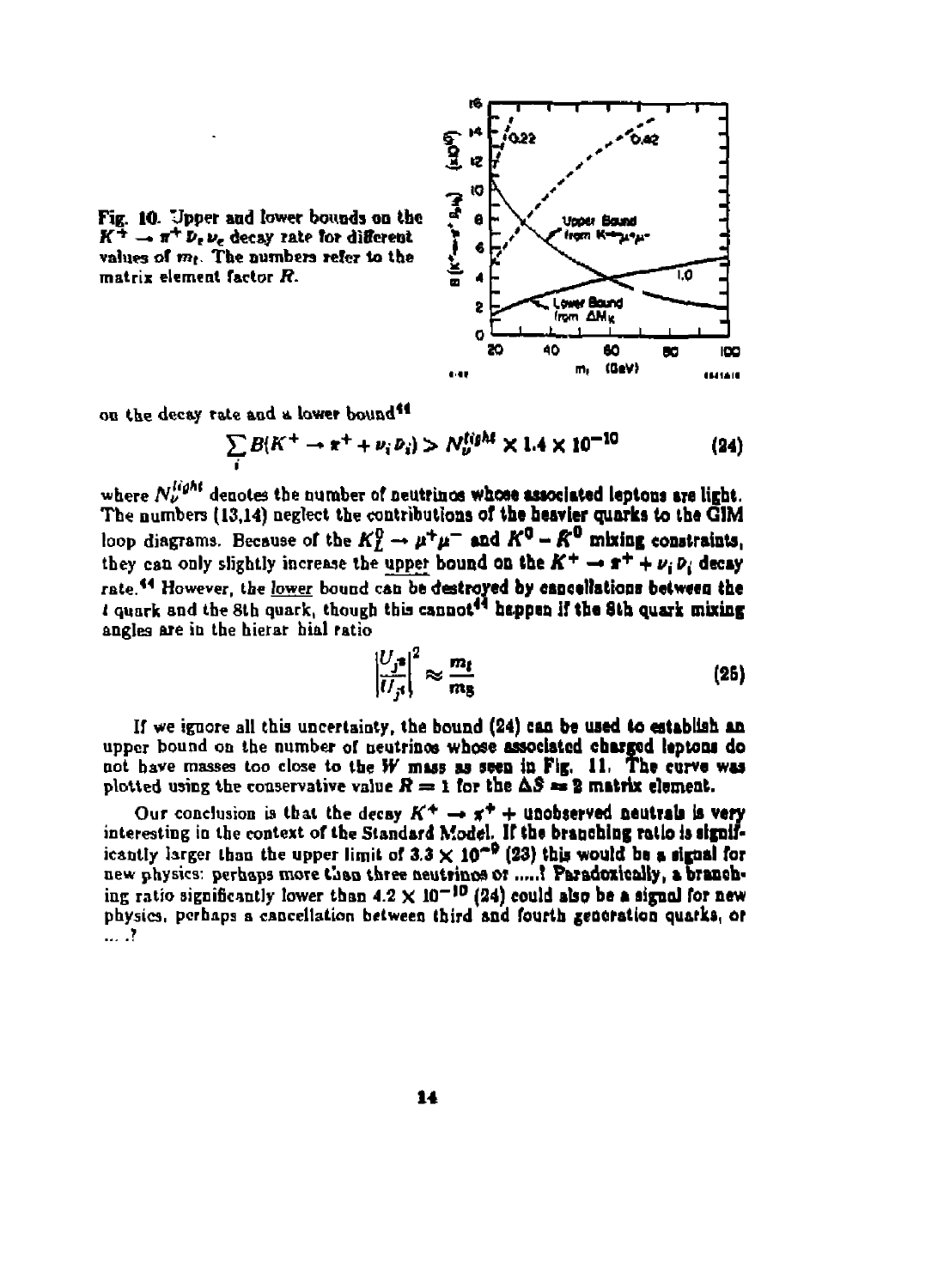

 $K^+ \rightarrow \pi^+ + \nu_i \bar{\nu}_{i \to i}$ So far we have concentrated on processes where the outgoing neutring and antineutrino have the same flavor. ETC theories and preon models could also give neutrinos and antineutrinos of different flavors, by mechanisms similar to those by which they give  $K^+ \rightarrow \pi^+ \mu$ . Unfortunately, since these deveys are experimentally indistinguishable from  $K^+ \to \pi^+ + \nu_i \bar{\nu}_i$ , they will not be identifishle unless their branching ratios are above a few times  $10^{-9}$ . which seems unlikely in view of the  $K^0 \rightarrow \mu e$  bound (10).

 $K^+ \rightarrow r^+ +$  photinos  $\bar{\eta}$  or shigges  $\bar{H}^0$  . The light neutral particles expected in the SUSY theories of Sec. 2.4 could also be pair-produced in  $K^+$  decays, either at the tree level,<sup>40,49</sup> or more plausibly (?) via super-loop diagrams analogous<br>to those for decays into  $\nu_i p_i$ . We expect<sup>44,46</sup> decays into gravitino pairs to be negligible, and we expect

$$
B(K^+ \to \pi^+ + \tilde{\gamma} + \text{gravitino}) \leq 2B(K^+ \to \pi^+ + \tilde{\gamma} + \tilde{\gamma}) \tag{26}
$$

and it is probably much amalier unlass the scale of SUSY breaking is surprisingly small. The photino pair-production rate depends on the unknown spectrum of SUSY particles, but in general<sup>94,46</sup>

$$
B(K^{+} \to \pi^{+} + \tilde{\gamma} + \tilde{\gamma}) \le O\left(\frac{1}{10}\right)B(K^{+} \to \pi^{+} + \nu_{i} \nu_{i}) \tag{27}
$$

so that it is unlikely to peah the rate for  $K^+ \rightarrow \pi^+ +$  nothing up substantially. However, in some theories the lightest SUSY particles may be neutral shiggnes  $\hat{H}^0$ , and they could<sup>44</sup> be pair-produced with branching ratios comparable with those for a single neutrino flavor: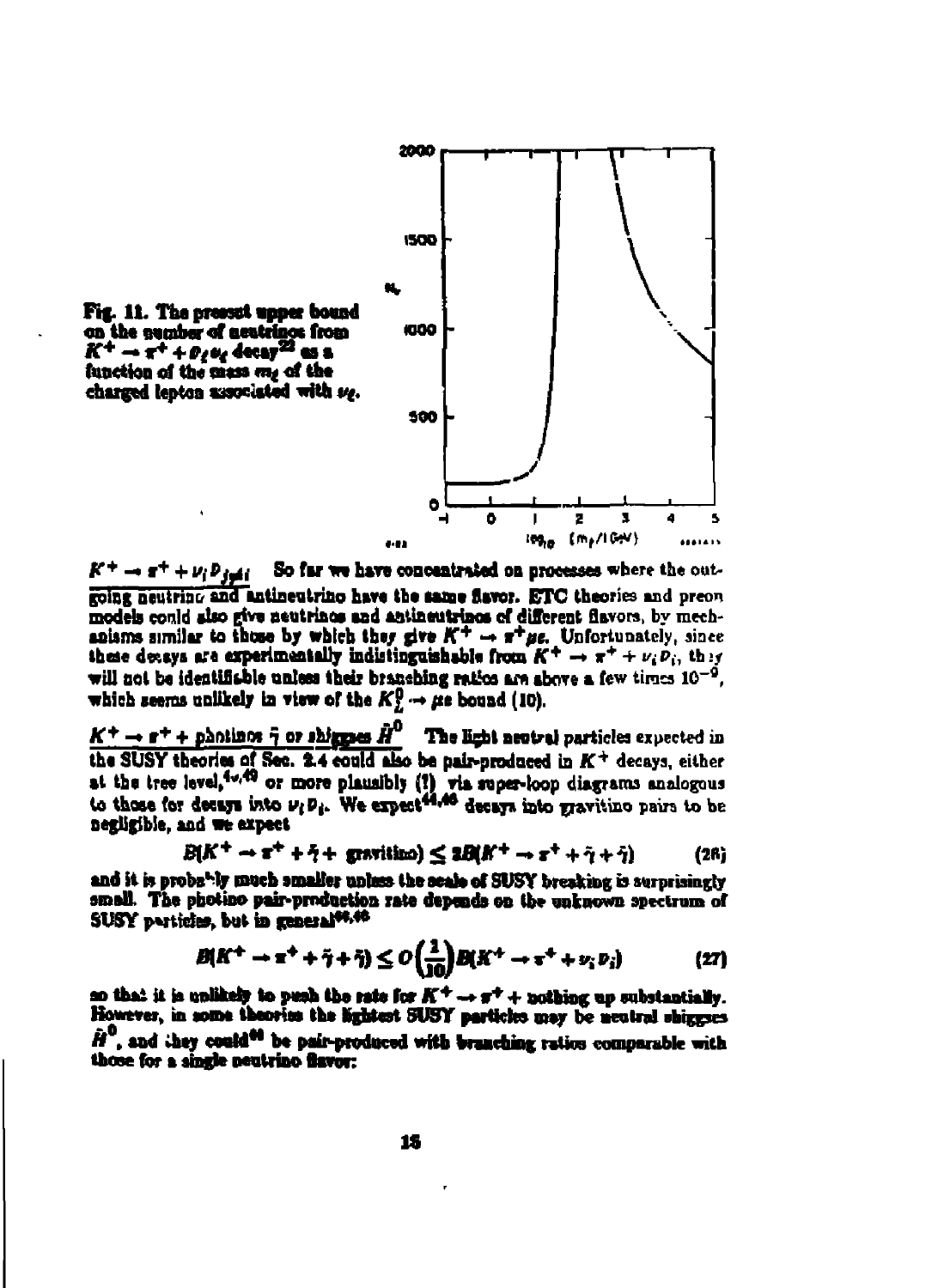$$
\frac{B(K^+ \to \pi^+ + \hat{H}^0 \hat{H}^0)}{B(K^+ \to \pi^+ + \nu_e \bar{\nu}_e)} = \frac{(-7 - 6 \ln \frac{\pi^2}{\hat{m}^2} ) v_1^3 + (-4 + 2 \ln \frac{\pi^3}{\hat{m}^3} ) v_2^2}{(-1 - 4 \ln \frac{\pi^3}{\hat{m}^3} ) (\nu_1^3 + \nu_2^3)}
$$
(28)

where  $\nu_1$  and  $\nu_2$  are the vacuum exportation values of the two Higgs doublets in SUSY theories. We expect  $\nu_1 \geq \nu_2$ , and if  $\nu_3 \ll \nu_2$  the ratio (28) becomes 0.88 for  $m_{\ell} = 20$  GeV. We conclude that the decay  $K^+ \to \pi^+ +$  nothing can also be interesting for SUSY theories.

#### 3.2 COMPARISONS

My personal assessments of the interest of different rare K decay experiments from the points of view of different theories are shown in Table 1. The crosses indicate frameworks where a given process does not occur. This does not necessarily mean that the experiment is not interesting from the point of view of that theory. As Sherlock Holmes has observed, the best clue is often the dog that does not bark!

| <b>Theories</b>           | Standard<br>Model | Technicolor      | <b>Super-</b><br>Symmetry | <b>Preon</b><br>Models |
|---------------------------|-------------------|------------------|---------------------------|------------------------|
|                           | ×                 | $\sqrt{11}$      | $\sqrt{1}$                | J                      |
|                           | X                 | $\checkmark$     | $\sqrt{1}$                | √                      |
| light<br>pseudo<br>scalar | X                 | did not<br>uccur | ×                         | ×                      |
| v D                       | <b>JJJJJ</b>      | $\sqrt{ }$       | ×                         | $\sqrt{ }$             |
| SUSY<br>particles         | ×                 | ×                | $\sqrt{3}$                | ×                      |
|                           |                   |                  |                           |                        |

Table 1. Testing Theories in Rare K Decays

The number of checks in each box correspond to the amount of interest I personally have in confirming the non-zero prediction of the corresponding theory for that experiment. Do they correspond to the number of years of an experimentalist's life that it might be worth devoting to that test of the theory? The question marks denote cases where the theory is not yet completely clear.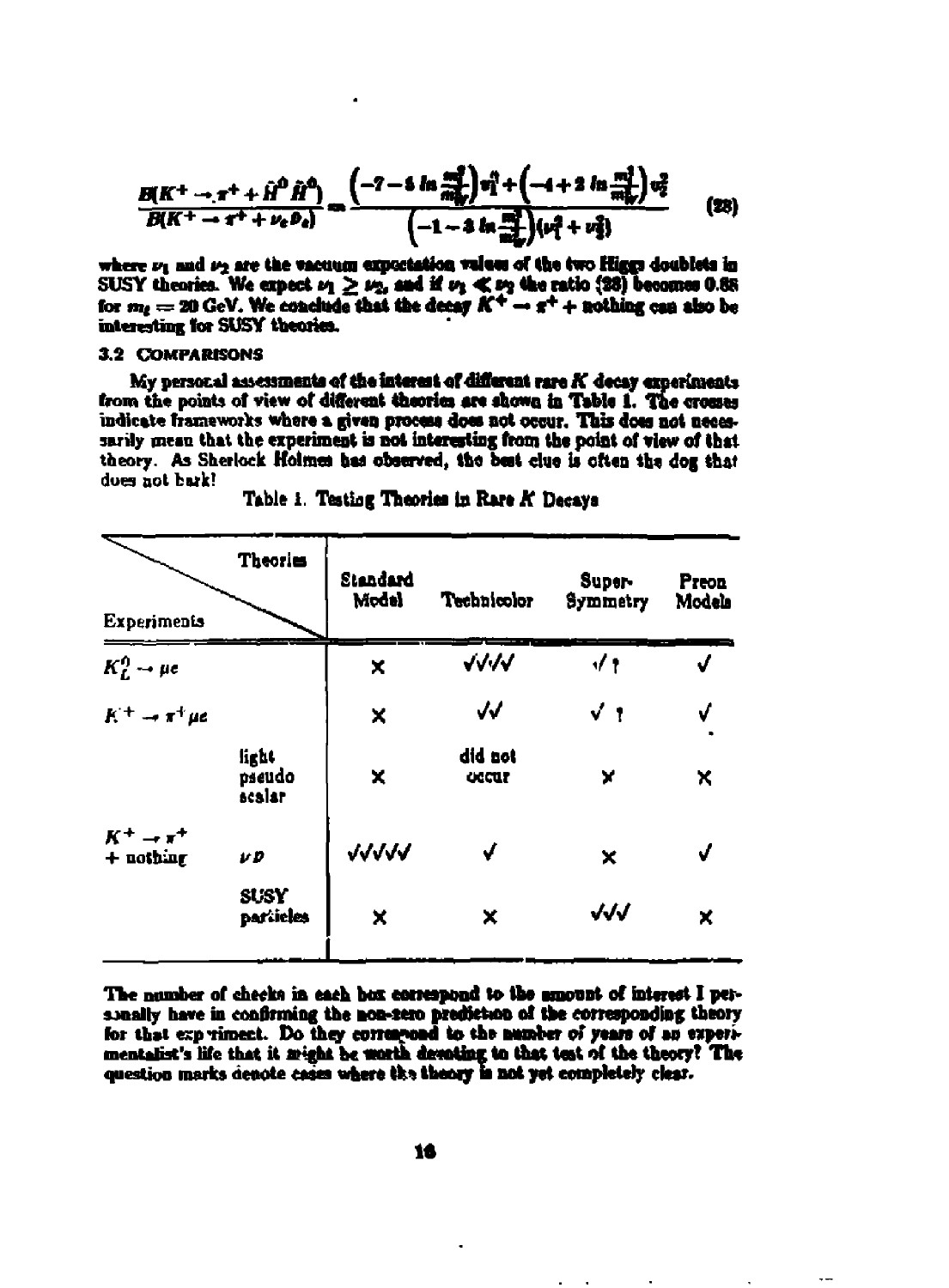Since Table 1 attaches considerable significance to  $K^+ \rightarrow \pi^+ +$  nothing **experiments, it is worthwhile to make comparisons wiib other nothing production**  experiments, in which the existence of nothing is inferred by tagging the event **with a pioo, photon, rx or whatever.** 

 $x^0 \rightarrow$  Nothing. Clearly one way of tagging this is in  $K^+ \rightarrow \pi^+ + i \pi^0 \rightarrow$  nothing), **and it has been discussed as a way of producing pairs of massive pbotinos<sup>6</sup> " or neutrinos. There was some discussion at the Workshop of mailing and taggiog**  the  $x^{\circ}$  in another way, perhaps by  $x^{\circ} + d \rightarrow p + p + (x^{\circ} \rightarrow \text{nothing})$ , but it was **concluded that background problems made this uncompetitive with** *K<sup>+</sup>*  **decay.** 

 $J/\psi \rightarrow$  Nothing This is in principle a reliable way to count neutrinos, using  $\frac{1}{2}$   $\frac{1}{2}$   $\frac{1}{\sqrt{2}} + \frac{1}{\pi^+ \pi^-}$  decay to tag  $J/\psi \to \text{nothing}$  nothing, but it is not very sensitive. **From the expected<sup>87</sup> decay rate** 

$$
\frac{B(J/\psi \to P \nu)}{B(J/\psi \to e^+e^-)} \simeq 2 \times 10^{-8} N_{\nu} \Big[ m_{J/\psi} \, (\text{GeV}) \Big]^2 \tag{29}
$$

**and the experimental upper limit<sup>03</sup> of 1/10 on this ratio we can infer that** 

$$
N_{\nu} \leq 5 \times 10^5 \tag{30}
$$

**The cosmologbts\*<sup>9</sup> with their upper limit of three or four neutrinos should be**  laughing at us particle physicists! There are constraints on  $N_{\nu}$  from  $K^+ \rightarrow \pi^+ +$ **nothinc\*<sup>4</sup> and from the late stages of stellar evolution<sup>70</sup> are much more stringent**  than (30), even though somewhat uncertain. As for SUSY particles, the rate for  $J/\psi \rightarrow \tilde{\gamma}\gamma$  depends sensitively on the unknown  $\tilde{c}$  squark masses,<sup>71</sup> and, in fact, **requires a difference between the masses of partners of the left- and right-handed**  *e* **squarks.** 

 $T \rightarrow$  Nothing Many of the same remarks apply, except that the greater mass **of the T means that one has better sensitivity thro (20), but experimentalists**  have not yet got aruurd to quoting an upper limit on  $T \rightarrow$  nothing. If they could establish that tais was  $\leq O(1/10)B(T \rightarrow e^+e^-)$  then one would get a  $\lim_{\nu}$ :  $N_{\nu} \leq O(5000)$ , which begins to be comparable with present limits from  $K^+ \rightarrow \pi^+ + \text{nothing}$ 

 $e^+e^- \rightarrow$  Nothing This can be tagged<sup>72</sup> by a bremistrahlung  $\gamma$ , and there is **currently a proposal<sup>73</sup> to look for these at PEP with a sensitivity corresponding**  to  $N_{\nu} \leq O(10)$  at a center-of-mass energy of  $\sqrt{s} = 29$  GeV. This search is also sensitive to photinos<sup>74</sup> if they weigh less than about 19 GeV and  $M_2 < O(50)$ **GeV.** 

 $Z^0 \rightarrow$  Nothing This is of course the neutrino counting experiment par excellence, and it is easy<sup>75</sup> to gain a sensitivity to  $\Delta N_{\nu} \ll 1$  in the reaction  $e^{+}e^{-} \rightarrow$  $Z^0 + \gamma$ . In contrast,  $Z^0 \not\rightarrow \bar{\gamma}\bar{\gamma}$  at the tree lovel.

**The reactions listed above were arranged by order of increasing energy, &nd hence sensitivity to heavier "nothing" particles. Since different experiments see different mass ranges as well as having differing sensitivities to different species of "nothing" particle, a complete understanding of the spectrum of quasi-stable neulrai particles will require performing oil the experiments. For example, if**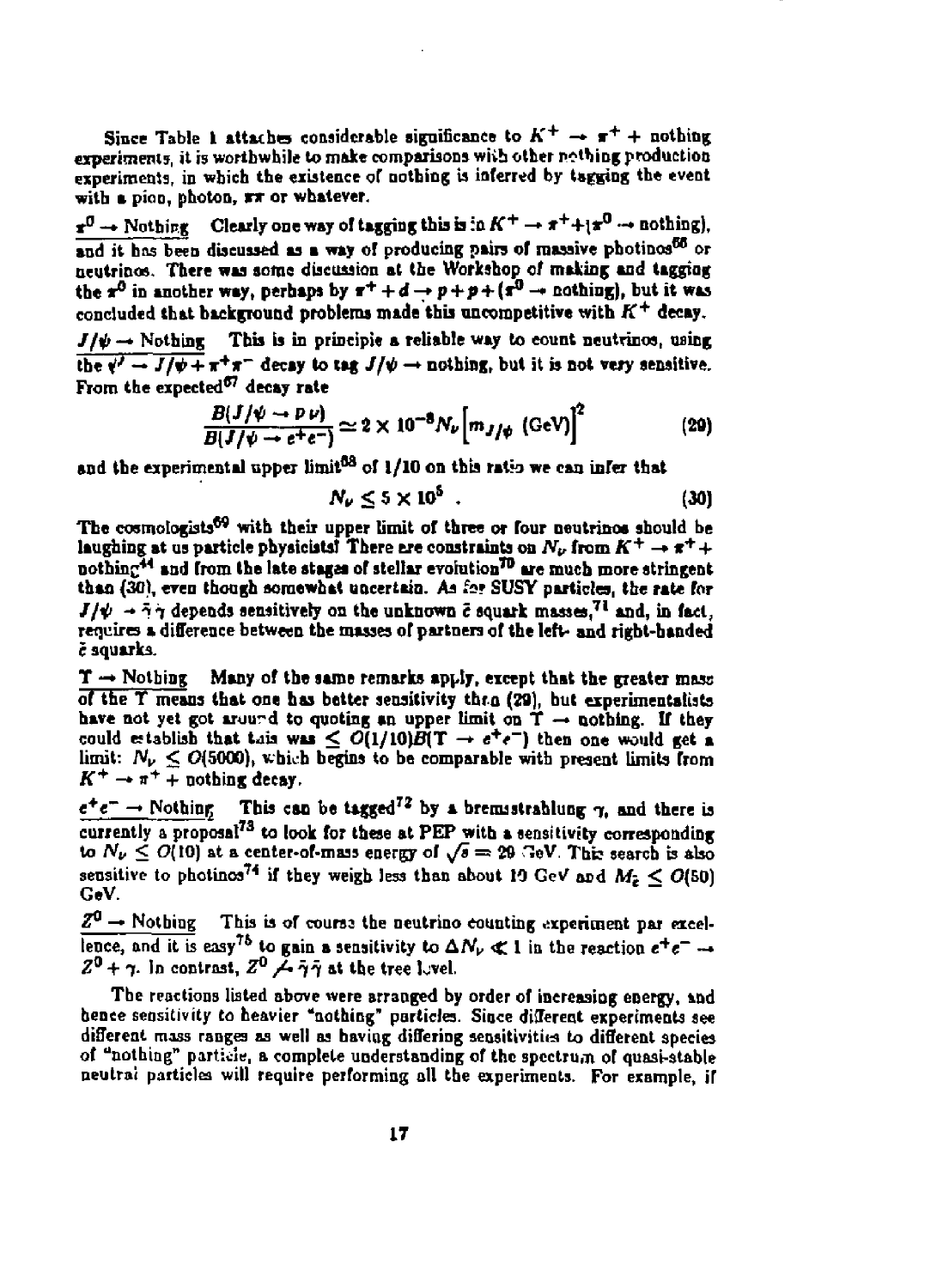$Z^0 \rightarrow$  nothing and  $e^+e^- \rightarrow$  nothing a)  $\sqrt{s} = 29$  GeV both found an apparent " $N_{\nu}$ " > 3, would  $K^+ \rightarrow \pi^+$  + nothing tell us  $N_{\nu} = 3$  in which case we would suspect the existence of novel neutrals, probably with masses larger than 150 MeV? Or if we wenhastisfied from  $Z^0$  and  $e^+e^- \rightarrow$  nothing that  $N_{\nu} = 3$ . we could use the rate for  $K^+ \rightarrow \pi^+ +$  nothing as a probe of Standard Model dynamics. Either way, the decay  $K^+ \rightarrow \pi^+ +$  nothing has an important role to **play.** 

The same probably cannot be said for the decay  $\mu \rightarrow e +$  nothing which **can be probed at a \* or** *K* **factory.<sup>70</sup> One difficulty is that the dominant decay**  of the *u* is  $u \rightarrow e +$  (nothing  $=v \nu p$ ), so that there is a big background. One **does not usually expect** *L<sup>t</sup>*  **and** *Lp* **to he violated in spontaneously broken SUSY**  theories,  $\infty$   $\mu$   $\neq$   $e + 7 + 7$ , whereas the analogous  $K^+ \rightarrow \pi^+ + 7 + 7$  decay can **occur at**  $O(1/10)$  **of the**  $K^+ \rightarrow \pi^+ + \nu + D$  **rate. For the same reason one does not expect**  $p \rightarrow e +$  axion decay, whereas the absence of  $K^+ \rightarrow \pi^+ +$  axion **has already been used to dispute the very existence of an axion. However, the**  two-body decay  $\mu \rightarrow e +$  familon could be interesting:

$$
B(\mu \to e + f) \approx O(10^{12}) \left(\frac{1 \text{ GeV}}{F}\right)^2 \tag{31}
$$

 $\sim$  200  $\pm$ 

to be compared with the analogous  $K^+ \rightarrow \pi^+ + f$  decay rate (19). For this reason a continued search for the two-body  $\mu \rightarrow e +$  nothing decay down to a limit of order  $10^{-12}$  may still be valuable.

#### **3.3 MUON ANO HYPERON DECAYS**

Now that we have broached the subject of  $\Delta L_{\mu} \neq 0$  processes, it is worth**while to make a systematic comparison of one with another, and also with the rate** *K* **decays that were the subject of Sec. 3.1.1. Table 2 is a compilation of limits from various rare processes<sup>7</sup> ' on the possible masses of certain species of exotic beasts. It is adapted from a table developed by Shanker<sup>78</sup> which was presented earlier at this meeting by Wilciek.\*<sup>0</sup> It is always difficult to achieve a consensus on tbe couplings to be assumed for imaginary particles, and I have made somewhat different assumptions than 3hanker.7B These do not affect the ratios of different limits on the same particle from different experiments** *oo* **much as they affect the absolute values of the limits, especially for theories with many**  Higgs doublets. Shanker<sup>78</sup> assumed couplings to lentoes of order  $\omega_0$  m<sub>*T</sub>*/mw</sub> **and to quarks of order**  $\omega_0$ *m***<sub>b</sub>/***m***<sub>***W***</sub>. whereas I have chosen values three orders of magnitude smaller. These values correspond more closely to the masses of the light quarks and leptons involved in the processes we art considering. If they appear loo small, recall that there are probably mixing angle factors which enter when we consider reactions that violate** *L<sup>t</sup>*  **and/or** *Lp,* **and probably also when one changes quark generation:** *t -\* d.* **For this reason it is difficult to interpret directly the order-of-magnitude limit on tbe Higgs mass coming from processes**  violating  $L_{\ell}$  and  $L_{\mu}$ . However, it probably is reasonable to interpret Table 2 as **indicating that among such processes, multiple Higgs theories are most sorely**  tested by anomalous muon conversion  $\mu Z \rightarrow eZ$ . This need not be the case for **other theories of** *L<sup>t</sup>*  **and** *Lp* **violation, which may well be more severely tested by**   $\mu \rightarrow e\gamma$  or  $\mu \rightarrow e\bar{e}e$  searches.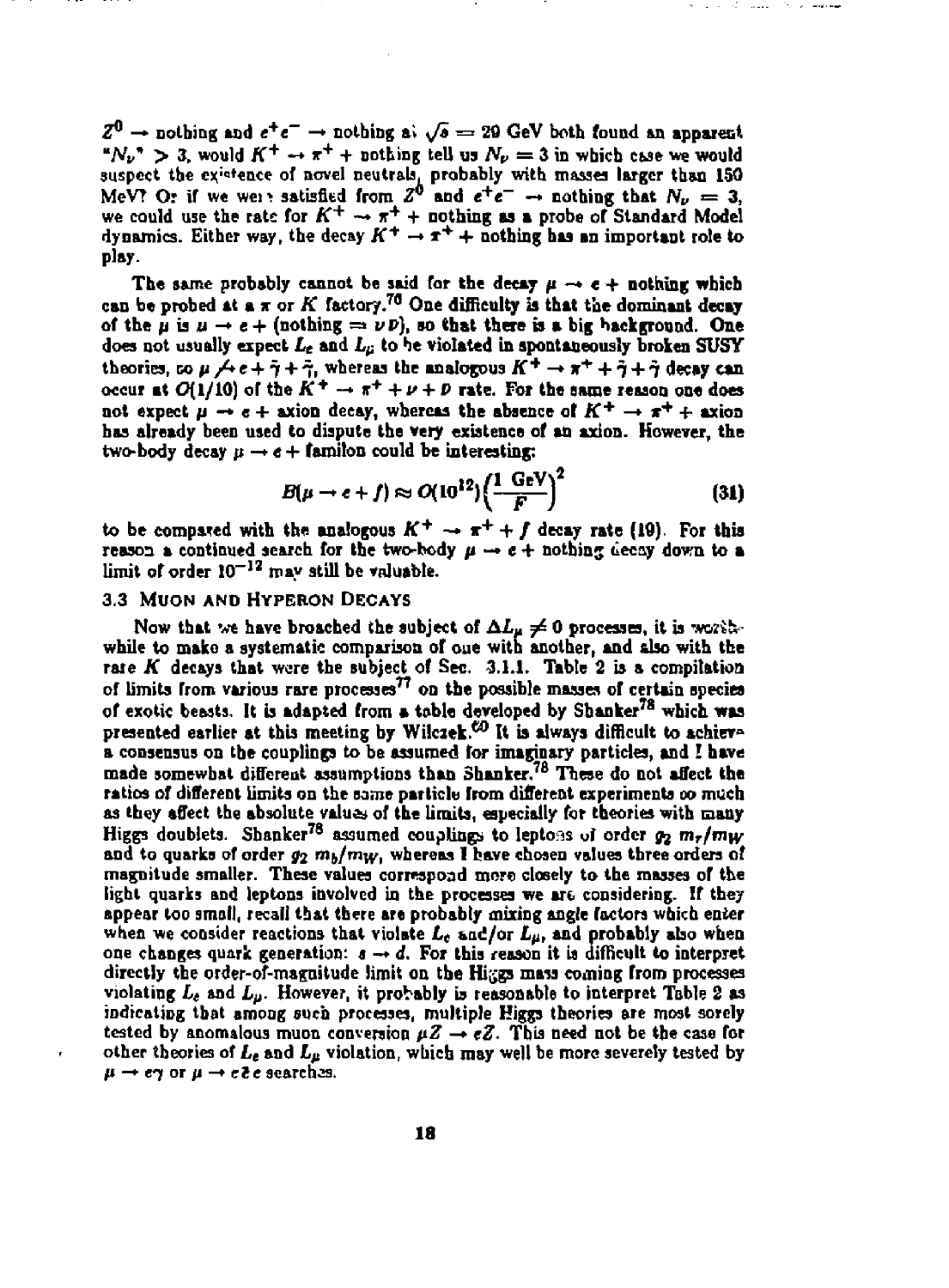| <b>Process</b>                                                                         | <b>Multiple</b><br>Higgs | <b>Pseudoscalar</b><br>Leptoquark | Vector<br>Leptoquark  | <b>Experimental</b><br>Limit.                     |
|----------------------------------------------------------------------------------------|--------------------------|-----------------------------------|-----------------------|---------------------------------------------------|
| $B(\mu \rightarrow e \gamma)$                                                          | 0.2                      |                                   |                       | $1.9 \times 10^{-10}$                             |
| Віµ → еёс)                                                                             | 0.4                      |                                   |                       | $1.9 \times 10^{-9}$                              |
| $B(\mu Z - \epsilon Z)$                                                                | 11.0                     | 0.15 $\times$ $\theta$            | 60 X O                | $7 \times 10^{-11}$                               |
| $B(K_I^0 \rightarrow \mu e)$                                                           | 7.0                      | 0.18                              | 93                    | $2 \times 10^{-9}$                                |
| $\begin{array}{l} B(K_L^0 \rightarrow \mu \mu) \\ B(K_L^0 \rightarrow ee) \end{array}$ | 4.7                      | $0.12 \times d$                   | $62 \times 5$         | $9 \times 10^{-9}$                                |
|                                                                                        | 7.0                      | $0.18 \times P$                   | $95 \times \theta$    | $2 \times 10^{-9}$                                |
| $B(K^+ \rightarrow \pi^+ \mu e)$                                                       | 0.7                      | 0.01                              | 3.5                   | $7 \times 10^{-9}$                                |
| $\Delta m_K$                                                                           | 150                      |                                   |                       | $\approx$ 3.5 $\times$ 10 <sup>-15</sup><br>(GeV) |
|                                                                                        | mass limits<br>in GeV    | mass limits<br>in TeV             | mass limits<br>in TeV |                                                   |

Table 2. Comparison of Mass Limits From Rare Processes

Table 2 features my personal guesses as to possible mixing angle factors in leptoquark interactions which would arise if one makes the normal identifications of lepton and quark generations:  $s \leftrightarrow \mu$ ,  $d \leftrightarrow c$ . We see again that the best limits on leptoquark masses seem to come from the  $K_L^0 \rightarrow \mu e$  decay limit discussed in See. 3.1.1, with  $K^+ \rightarrow \pi^+ \mu e$  providing less otringent limits as we expected. We also see that the decays  $K_L^0 \rightarrow \mu \mu$  and ce give less interesting limits because of mixing angle factors. Since the decay  $K_L^0 \to \mu\mu$  has already been observed at a rate close to the unitarity limit, after  $K_L^0 \to \mu e$  the next most interesting of these leptonic K decays to look for may be  $K_r^0 \rightarrow ee$ .

Another decay which gives access to similar physics is  $\Sigma \rightarrow p\mu e$ . Unfortunately, it has been estimated<sup>77</sup> that the upper limit on  $K \to \mu e$  decay already suggests that

$$
B(\Sigma \to p\mu e) \le O(10^{-12}) \tag{32}
$$

By comparison, the most stringent upper limits over rare  $\Sigma$  decays are around  $10^{-6}$ , which prompted one experimentalist at this meeting to describe the range (32) as "an awful long ways to go." K decays seem more sensitive proves of  $L_e$ and L<sub>a</sub> violating physics.

One point to be recalled in looking at Table 2 is that as the sensitivity to a rare decay  $\lambda$ -nothing ratio  $B$  is increased, the sensitivity to heavy boson masses only increase as

$$
Area \times B^{-1}
$$
 (33)

Thus an order of magnitude increase in sensitivity correspones to a change in the limit on mheavy by less than a factor of two. Moreover, this change is often

 $\mathbf{m}$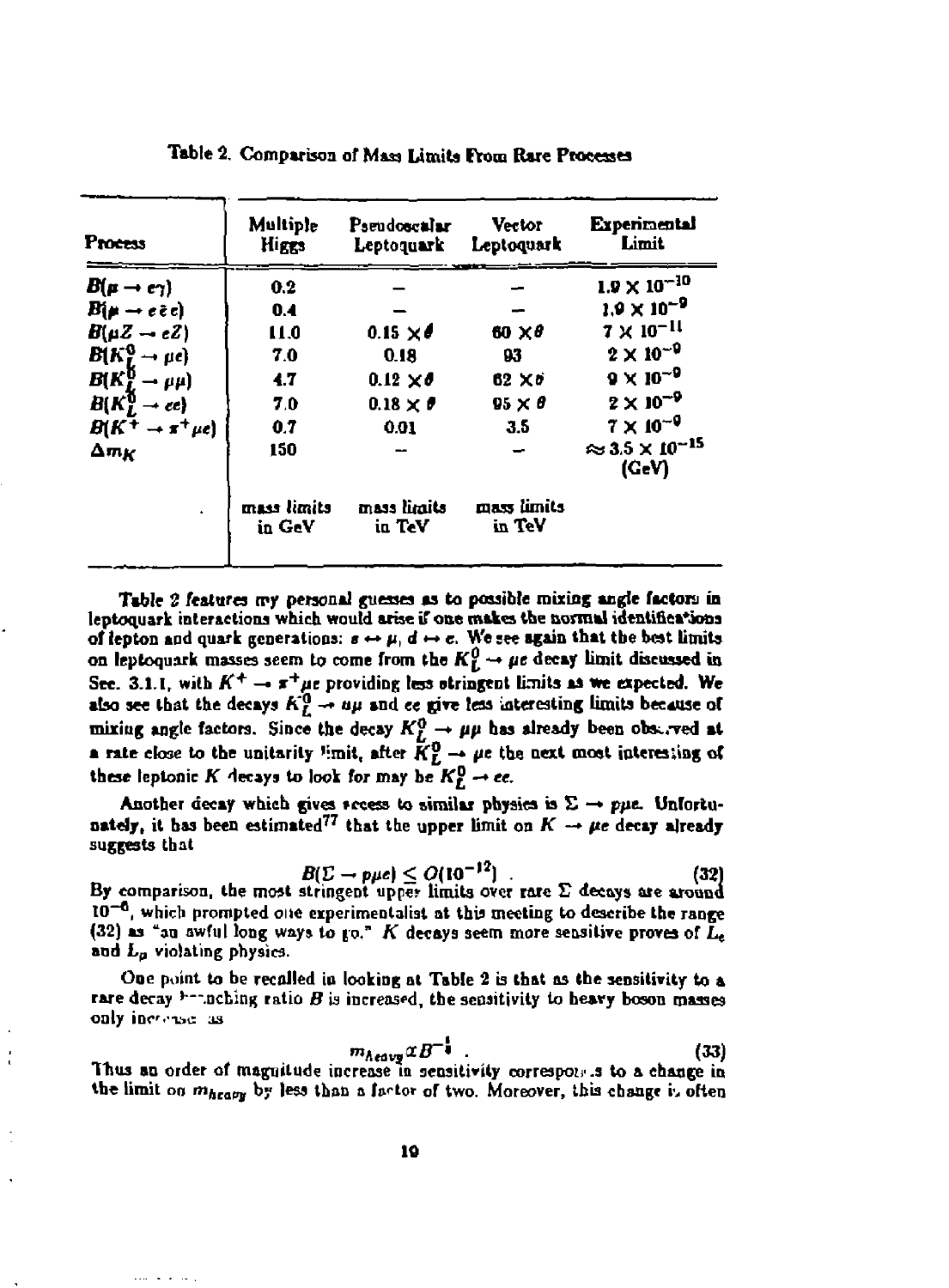**small compared with other uncertainties in the calculation, such as those in the values of coupling constants and of matrix elements. Progress will not be rapid, nor will its interpretation be unambiguous.** 

### **3.4 CP VIOLATION**

**The discovery<sup>1</sup> of CP violation in the neutral** *K°* **system has so far been one of the greatest contributions by kaons to our physical knowledge. Unfortunately, despite its cosmic significance<sup>79</sup> this original manifestation or CP violation in the**   $K^0 - K^0$  mass matrix is still the only CP violating phenomenon observed experi**mentally. Table 3 presents a list of interesting CP violating observables together with the corresponding predictions of the theoretical frameworks introduced in Sec. 2.** 

**We see that four of the observables appear in** *K* **decays, while two involve**  hyperon decays. First we have the fundamental  $K_1 - K_2$  mass mixing parameter *t.* **Its value can be fitted hut not predicted in the Standard Model where** 

$$
\epsilon \ \alpha \ \text{sga}_3 \ \text{sin}\ell \ \text{for small} \ \theta_{2_1} \theta_3 \ . \tag{34}
$$

The observed value of  $\epsilon = C(10^{-3})$  can be understood very naturally if  $s_2$  and  $\epsilon_3$  are both considerably smaller than  $\sin\theta_c$ , as would be the case if the *b* quark **lifetime turns out to be 0(1O-12 ) seconds, lu models with additional gauge bosons and left-right symmetric models in particular the value of** *t* **is related to**  the masses of the heavier gauge bosons. In multiple Higgs models the value of  $\epsilon$  is **related to the spectra and couplings of the Higgs bosons. Technicolor models tend**  to predict magnitudes of the CP-conserving real part of the  $\Delta S = 2 K_1 - K_2$ **mass mixing which are much too large, and give no understanding why t should be so small. The last column in Table 3 introduces the non-perturbative QCD OP-violating** *\$* **vacuum angle,<sup>24</sup> which cannot contribute significantly to f because of the severs upper limit of**  $O(10^{-9})$  **on**  $\theta$  **coming from the non-observation<sup>80</sup> of a neutron electric dipole moment. Next we turn to model predictions for intrinsic**  CP violation  $c'$  in the  $K \rightarrow 2\pi$  decay amplitude and the ratio  $c'/c$ . Figure **J2 depicts a Penguin diagram, which plays a crucial role in calculations of this**  quantity. As reviewed by Wolfenstein,<sup>10</sup> this meeting has witnessed considerable **progress in the elucidation or the Standard Model\*<sup>1</sup> and multi-Higgs model<sup>83</sup> predictions. The Standard Model predicts<sup>31</sup> a definite sign (positive) aa well as a lower bound on the magnitude. Multiple Higgs models also predict<sup>82</sup> « definite sign (negative) and a magnitude much larger than the Standard Model bound.**  These models are on the borderline of experimental exclusion, but may not yet **have crossed it- Left-right symmetric gauge modeb are unfortunately rather less specific in their predictions fot •'/(• The naive technicolor modeb seem<sup>6</sup> <sup>3</sup> to prtrtict too large a value for** *d/i,* **but ihb defect might also be rectified if one**  pressive and image a value ful c /t, yut this ustress might may be received if one **theories.**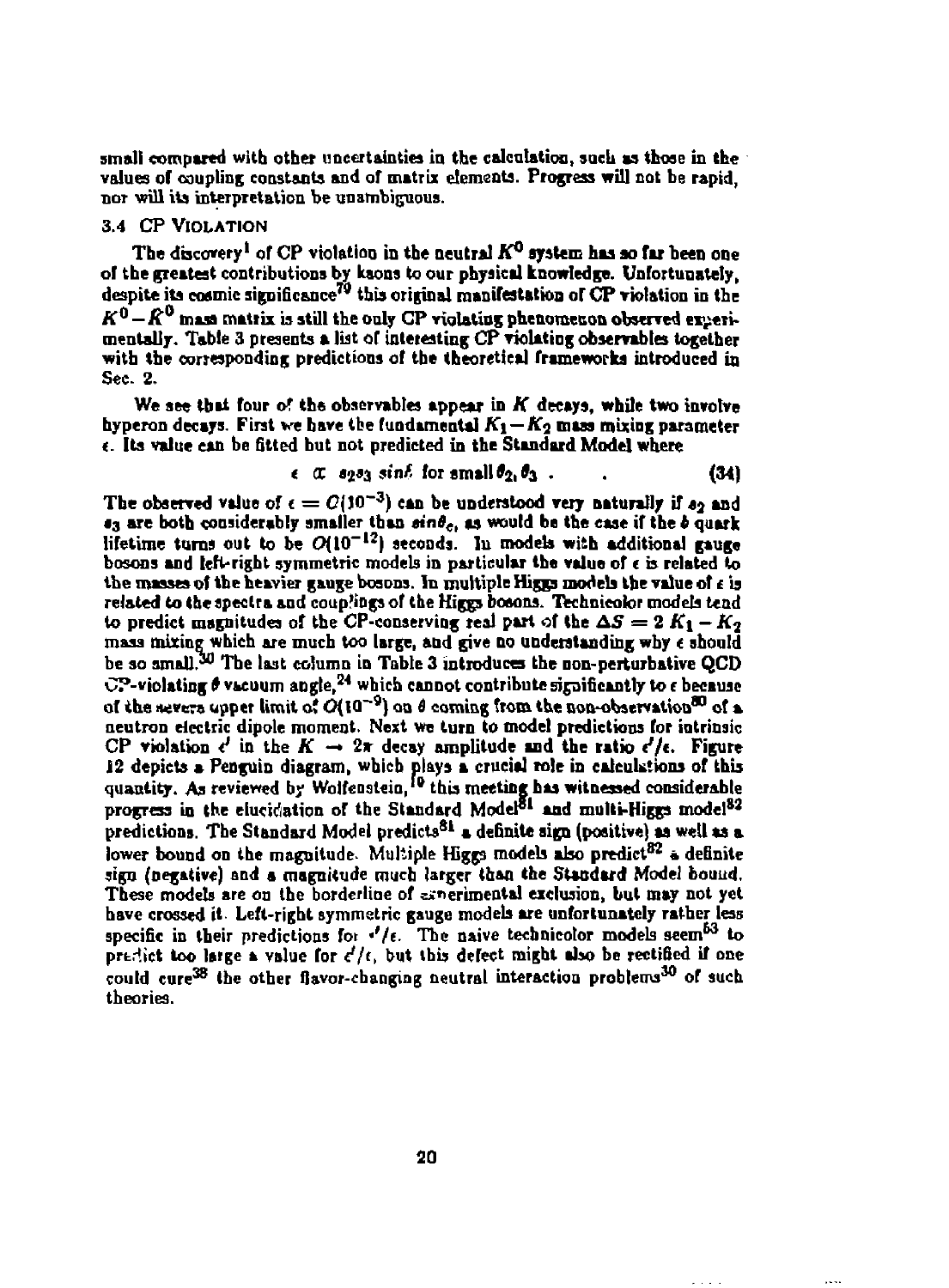|                                                                                                                   | <b>Standard</b><br>Model | Multiple<br>w                 | Multiple<br>Н                                                                  | <b>Technicolor</b> | Super<br>symmetry                                      | $\theta_{QCD}$                 |
|-------------------------------------------------------------------------------------------------------------------|--------------------------|-------------------------------|--------------------------------------------------------------------------------|--------------------|--------------------------------------------------------|--------------------------------|
| ε                                                                                                                 | 6t.                      | $\leftrightarrow m_{W_R}$     | $\leftrightarrow$ my                                                           | too big?           |                                                        | 0                              |
| $\epsilon'/\epsilon$                                                                                              |                          |                               | $\geq 2 \times 10^{-3}$ ~ $10^{-3}$ $\leq -2 \times 10^{-2}$                   | large?             |                                                        | $\mathbf 0$                    |
| $7 + -0 = 7 + -$                                                                                                  | O(d)                     | $O(10^{-5})$                  | $\mathcal{L} = \mathcal{L}$                                                    | iarge ?            | as for<br>Standard<br>Modal                            | O                              |
| $P_n^{\mu}$ in $K \to \tau_{\mu \nu}$                                                                             | $\bullet$                | $\mathbf{0}$ and $\mathbf{0}$ | $\leq$ 5 $\times$ 10 <sup>-3</sup>                                             | o                  |                                                        | 0                              |
| $\frac{B(\Lambda \to p) - B(\Lambda \to p)}{B(\Lambda \to p) + B(\Lambda \to p)}$                                 | $\sim$ $\frac{1}{5}$     | ŧ                             | ŧ                                                                              | ŗ                  |                                                        | 0                              |
| $\frac{\alpha(\Lambda \to p) + \alpha(\bar{\Lambda} \to p)}{\alpha(\Lambda \to p) - \alpha(\bar{\Lambda} \to p)}$ | $\sim$ 3d                | Ť                             | Î.                                                                             | ŧ                  |                                                        | 0                              |
| $d_n(\epsilon - cm)$                                                                                              |                          |                               | $< 10^{-30}$ $\sim 3 \times 10^{-27}$ $\sim 5 \times 10^{-26}$ $\sim 10^{-25}$ |                    | $< 10^{-25}$ $3 \times 10^{-16}$<br>also for electron) |                                |
| $D^0 - D^0$                                                                                                       | very small               | Ŧ                             | large?                                                                         | large?             | as for                                                 | $\mathbf 0$                    |
| $R^0 - R^0$                                                                                                       | unobservable             | $\mathbf{r}$                  | large?                                                                         | large?             | Standard<br>Model                                      | $\bf o$                        |
| Universe                                                                                                          | too<br>small             | fit - unless<br><b>CPX</b>    | fit - unless<br><b>CPX</b><br>spontaneously spontaneously                      | J.                 | possible                                               | $\Rightarrow$<br>large<br>91 I |

 $\hat{\mathcal{A}}$ 

|  |  |  | Table 3. CP Violating Observables and Model Predictions |  |
|--|--|--|---------------------------------------------------------|--|
|--|--|--|---------------------------------------------------------|--|

 $\ddot{\phantom{0}}$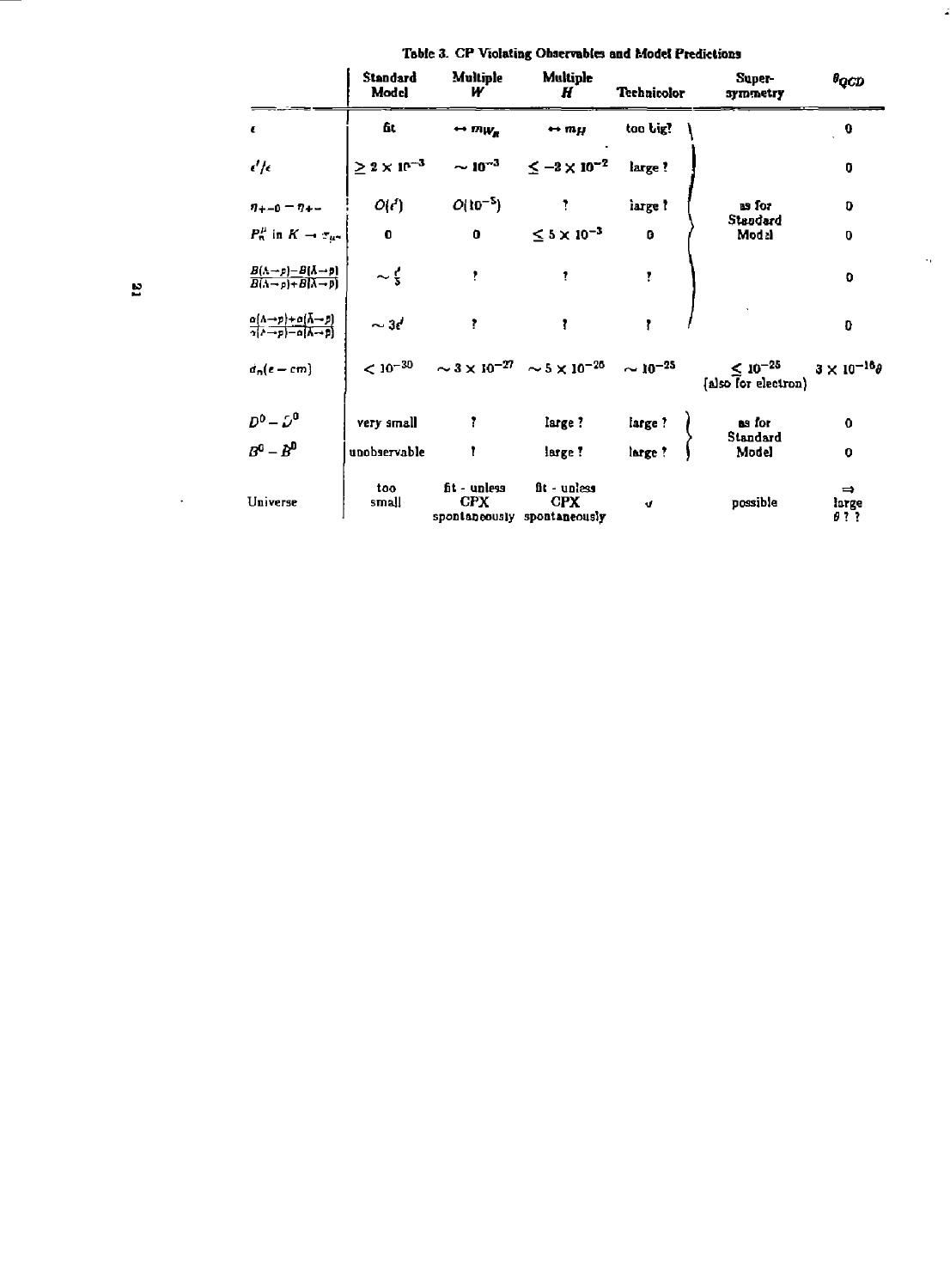

Fig. 12. A penguin diagram.

**The next row<sup>1</sup> " features predictions of the different models for intrinsic CP**  violation in the  $K \rightarrow 3\pi$  decay amplitude. It is expected to be the order of magnitude as  $\epsilon'$  in the Standard Model, and *\*lso very small in a left-right sym***metric gauge model, whereas the multiple-Higgs model prediction has not been**   $u = \sqrt{2\pi}$ . The muon transverse polarization  $P_n^{\mu}$  is expected to be non-zero caly in maltiple-Higgs models, but is not expected to be very large. For complete**ness, two CP-violating observables in hyperon decay are listed, together with the Standard Model predictions for them which are both** *0[t?),* **The lefi-.ighl gauge**  and multiple-Hig<sub>15</sub> model predictions have not yet been developed.

**We now turn to CP violating observabtes beyond the ambit of the strange**  physicist. The neutron electric dipole moment  $d_n$  is expected<sup>34</sup> to De unobserv**obly small in the Standard Model, but can be close to the present experimental**  limit<sup>80</sup> of 6  $\times$  10<sup>-25</sup>  $\epsilon$  – cm in left-right gauge models,<sup>85</sup> multiple-Higgs models,<sup>86</sup> and in technicolor theories.<sup>87</sup> This is the only observable for which the QCD  $\theta$ **vacuum parameter is likely to play a role, and the estimate<sup>88</sup>**  $d_n \simeq 3 \times 10^{-16}$ **0 e–** *cm* **tails us that** 

$$
\theta \leq 2 \times 10^{-9} \tag{35}
$$

**wbicb is** *j* **its Affects are not observable elsewhere. Observation** *c!* **o jeutron electric dip vie moment in the near future need not exclude \*ii Standard Model of CP violation. Its prediction could have been augmented by a contribution from**  *8* **close to the limit (35) which would " <sup>n</sup> t show up in any other pheoomenological situation. The election could also have an obsirvable<sup>80</sup> electric dipole moment,**  which can be comparable with that of the neutron in some  $SUSY$  models.<sup>00</sup>

It is natural to ask whether CP violation could oppear in the  $D^0 - D^0$  or  $3^0 - B^0$  systems in ways analogous to its manifestation in the  $K^0 - K^0$  system. **According to thu Standard Model, e should be small in the** *D°* **system Nt could**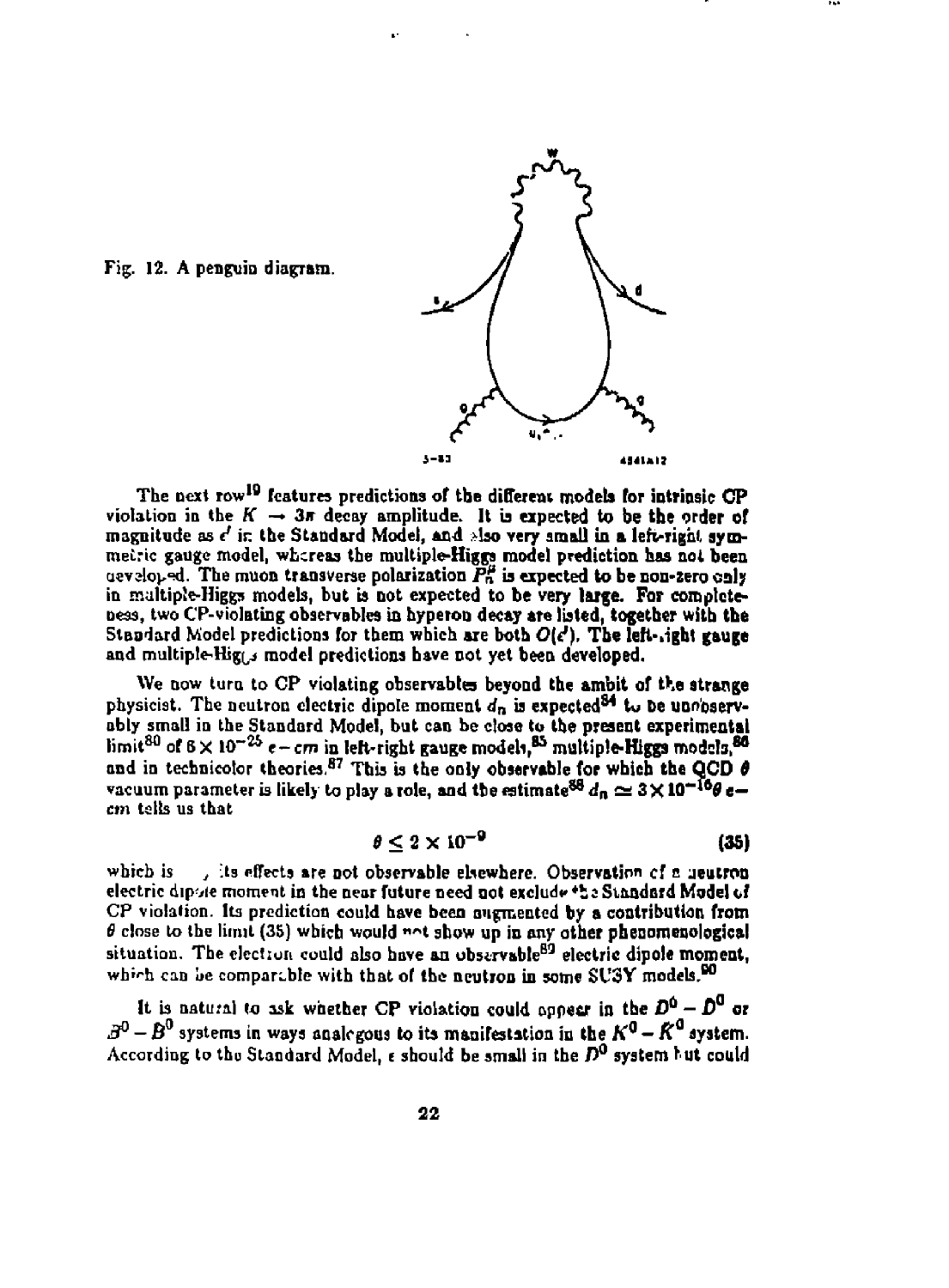be large in the  $B^0$  system. This depends on the values of unknown Kobayashi-Maskawa angles, but unfortunately  $B^0 - \overline{B}^0$  mixing is expected to be suppressed in domains of the angles wuere  $\epsilon$  is large,<sup>91</sup> so it is unlikely that CP violation **could actually be observed in the** *B°* **system if the Standard Model b correcl.** 

Finally we come to the Universe. It is included here because of the idea<sup>79</sup> that the observed baryon asymmetry in the Universe may have originated from CP and *B* violation in GUT reactions<sup>92</sup> when the Universe was  $O(10^{-35})$  seconds old. This qualitative mechanism is not strong<sup>93</sup> enough in the Standard **Model to produce the observed baryon-io-photon ratio of & few times 10\_ '°,**  but could<sup>3</sup> • fit in more complicated models containing more Higgs multiplets and/or  $\cdots$  • gauge bosons. However, the connection with low energy physics is **not clear, ouice the extra baryosynthetic structure need only appear at the GUT scale, and may not be light enough to 3how np in present-day accelerator experi**ments. Also, it is important to note that in many of these models with additional **low energy structure CP is violated spontaneously, in which case no significant**  baryon asymmetry can be generated. For this reason technicolor theories<sup>87</sup> are **not baryosynthetie. The OCD** *6* **parameter ^bo does not contribute directly to the baryon asymmetry,<sup>94</sup> although one can argve that most theories which gen**erate enough baryons and do not possess some additional symmetry such as a **Peccei-Quinn<sup>33</sup>**  *U(l)* **or SUSY will also have a value of** *6* **close to the limit (35) and suggest a neutron electric dipole moment close to the present experimental**  UIN 195 Since costrol over 10 Probability may be the reason we exist, it this meet**ing, it provides a motivation for constructing a suitable extention of ti e Standard Model.** 

#### **3.5 NEUTRINO PHYSICS**

 $\sim$  100  $\mu$  m

The death of a kaon is often the birth of a neutrino which can be used **for high intensity and precision neutrino physics, as was discussed by a working group<sup>06</sup> at thb meeting. One can imagine detailed measurements of** *i><sup>f</sup> t, Pp e* **and**   $\nu_e e$  scattering which enable one to measure  $d\sigma/dy$  as well as  $\sigma$ . In this way one **might be able to measure** *sivfify* **with a sensitivity comparable to that obtainable from experiments near the** *Z°* **peak. The comparison between low energy and high energy measurements b a crucial check to the radiative corrections\*<sup>7</sup> whose calcotability was the prime motivation for spontaneously broken gauge theories. To get some idea of the precbion required, let us recall that** 

$$
\delta m_{Z^2} \approx 140 \text{ GeV} \times \delta (\sin^2 \theta_W) \tag{36}
$$

so that a determination of  $m_{Z^0}$  with a precision of about 300 MeV would fix  $sin^2\theta_W$  with an error of  $\pm 0.002$ . It is not clear that one would gain from a more **accurate value of** *trip,* **because of uncertainties in the one loop correction due to strongly interacting particles and because of higher order radiative corrections**  to the  $Z^0$  mass. Compare this precision with the shift<sup>98</sup> in the apparent value of  $\sin^2\theta_{\parallel}$  due to radiative corrections, which is  $O(0.012)$ . In this context, a **"precision" low energy determination of oin<sup>a</sup> ^ should mean an error <£ 0.01 and prcfci ably 0(0.002).**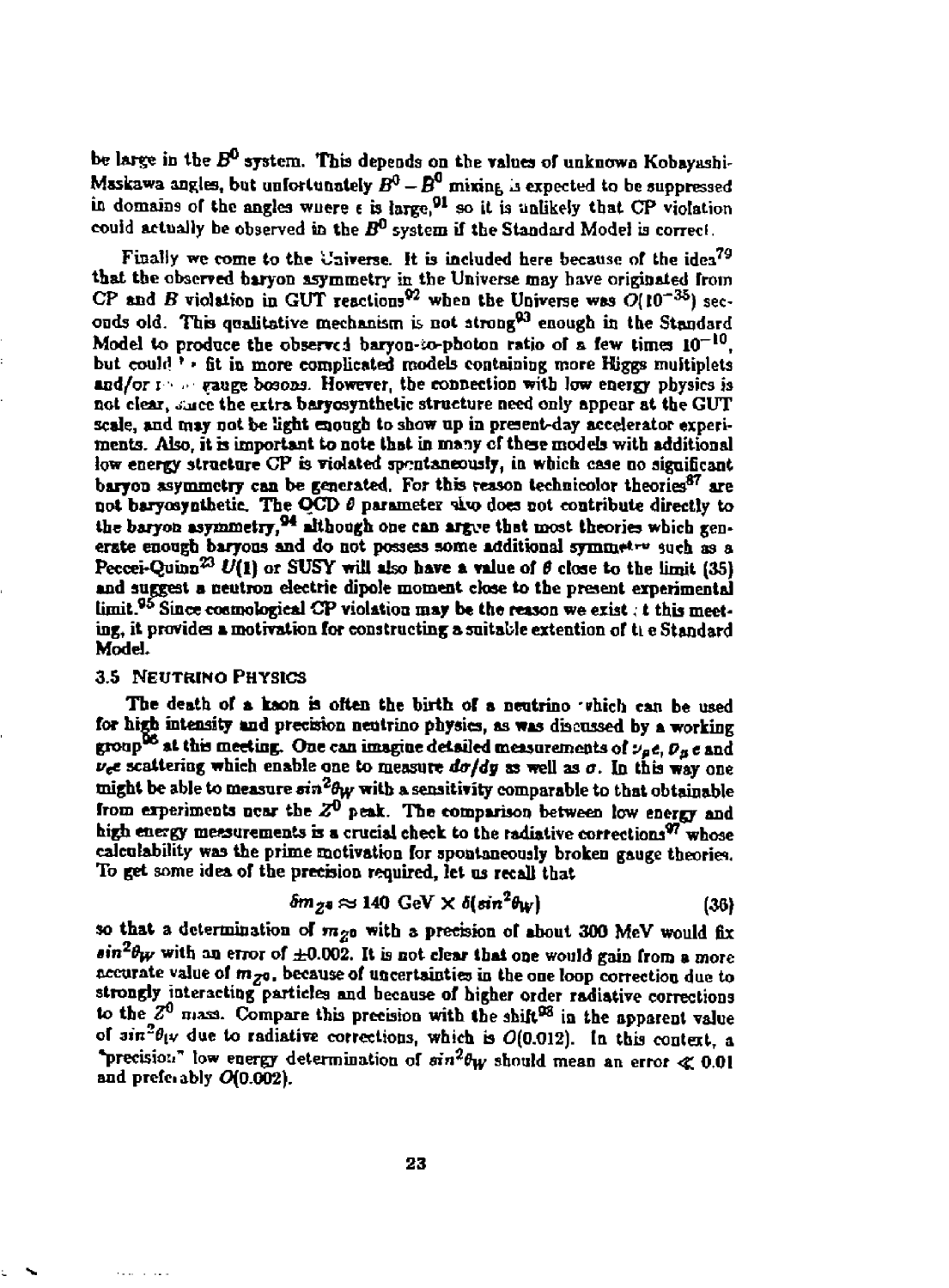As discussed by Shrock<sup>49</sup> at this meeting, another interesting class of low euergy neutrino experiments involves scarches<sup>09</sup> for massive neutrinos  $\nu_H$ . One **may look for their production in**  $\pi \rightarrow \mu \nu_H$ **, ev<sub>H</sub> and**  $K \rightarrow \mu \nu_H$ **, ev<sub>H</sub> decays via** anomalous bumps in the lepton energy spectrum, in which cases one is sensitive to  $|U_{\mu H}|^2$  or  $|U_{\rm eff}|^2$  respectively, where the  $U_{\rm eff}$  are mixing matrix elements, as **sees in Pig. 13. Another possibility ia to search for** *I>H* **decays, as was mentions**  at this meeting by Ferro-Luzzi.<sup>100</sup> One can look either for  $\nu_H \rightarrow \nu_I e^+ e^-$  or for  $\nu_H \rightarrow \nu_{\ell} e^+ e^-$ , and is generally sensitive to the product  $|U_{\epsilon H} U_{\epsilon H}|$  or  $|U_{\epsilon H} U_{\mu} H|$ . **Figure 13 is taken from a proposal'<sup>00</sup> for such a decay experiment at CERN, and**  We see that very large ranges of mixing matrix elements are accessible to such an **experiment. This range could be further improved using a more intense source,**  just as the  $\mu$  or  $\epsilon$  spectrum bump-hunting experiments could also improve in **sensitivity.** 



**Fig. 13. Actual and potential bounds on heavy neutrino couplings as functions of their masses.** 

#### **3.6 A PERSONAL PRIORITY LIST**

**It b always dangerous to put something like this into print, as it is likely to be over-simplified and over-interpreted. However, several participants have urged tae to produce such a distillation, which I do not mind doing as long as**  everyone realizes it is just a personal opinion, and there is at least as many **different opinions as there are theorists at this meeting.** 

**Top or my priorities would be a measurement of the CP violating parameter**  *t'/(,* **because of the light it would cast on the mecbanism(s) of CP violation.**  Second would be  $K^+ \rightarrow \pi^+ +$  nothing experiments, because this is the last great frontier of  $\Delta S \neq 0$  neutral interactions which will fell us a lot about the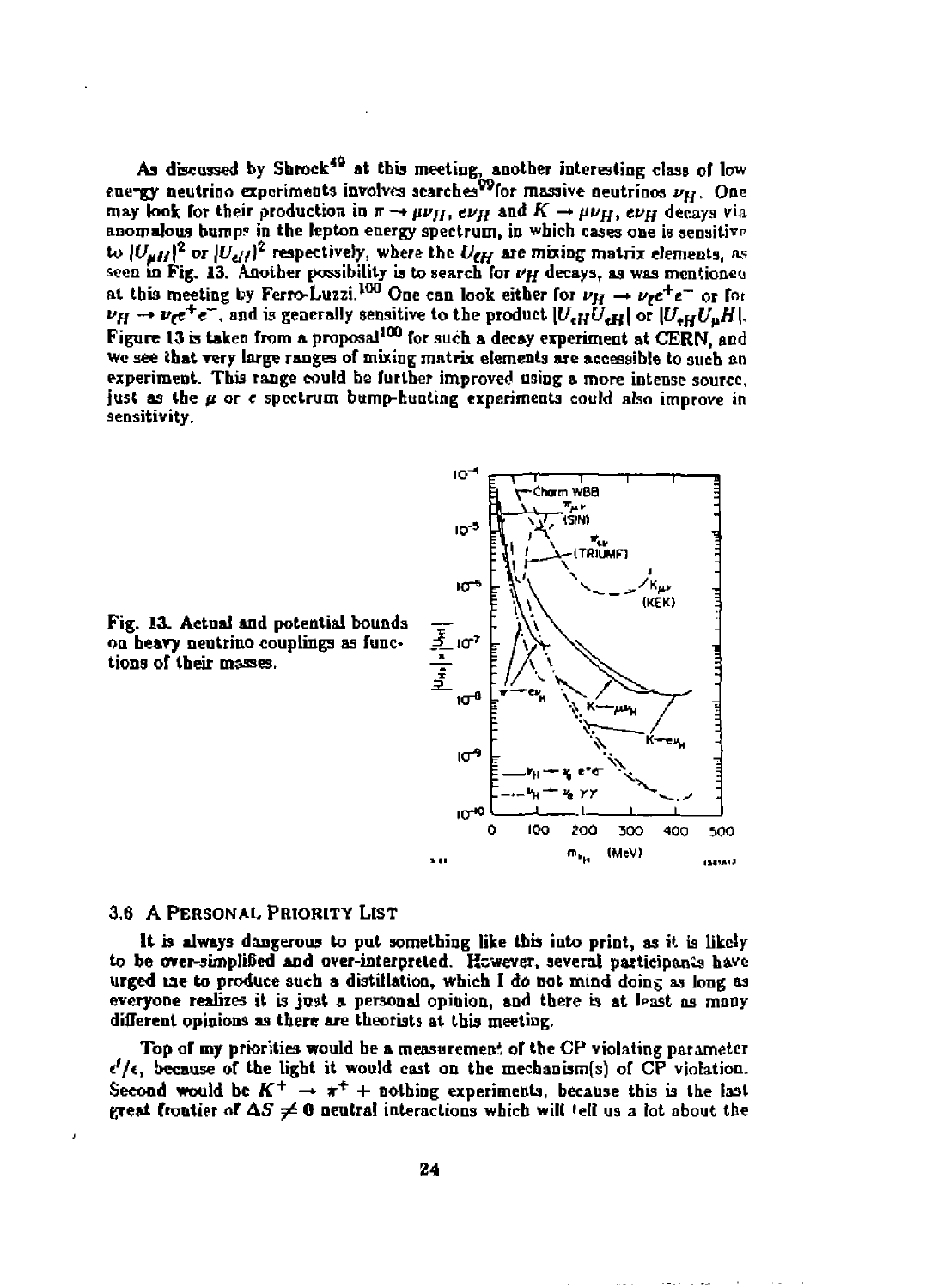Standard Model as well as expose us to new physics. Next I come to the more **speculative searches Tor new interactions, at the top of which list I would place**   $K_I^0 \rightarrow \mu$ e. This seems to be more sensitive and topical than the other searches such as  $K^{\pm} \rightarrow \pi^{\pm} \mu e$ ,  $\Sigma \rightarrow \rho \mu e$ , and  $\mu A \rightarrow eA$ ,  $\mu \rightarrow e^+$  id  $\mu \rightarrow e^+e^-$ . At the bottom of my list come precision neutrino experime a part because of **the bottom of my list come precision neutrino experimc** *n* **part because of**  my doubts whether the errors could be reduced sufficienti<sub>s</sub> be really exciting.<br>Then there are many other experiments which get an <sup>41</sup>r plete." Then there are many other experiments which get an "i-

e,

# *A.* **Beyond Physics**

The discussion of serious physics has terminated with the previous section. **Now I would like to mention to you briefly a little philosophical speculation you may care to entertain: can one observe a violation of quantum mechanics?** 

**It has been noticed<sup>101</sup> that black holes correspond to mixed thermal states with finite entropy associated to the existence of an event horizon across which information can be lost. Hawking<sup>102</sup> has further observed that quantum effects**  cause black holes to radiate particles with a mixed thermal spectrum. These **discoveries may not be of purely philosophical or astrophysics! significance in**  view of the old idea<sup>103</sup> that spacetime may have a foamy structure at short **distances, with 0(1) mini black hole or other topological structure (instanton!)**  in every Planck volume. Thus we may imagine that event horizons constantly **appear and disappear, and wonder whether this would have any implication for**  the purity of quantum mechanical wave functions. Hawking and collaborators<sup>39</sup> **have performed calculations suggesting that indeed gravitational instantons may cause initially pure states to evolve with time into mixed states, and Hawking<sup>104</sup> has argued that the conventional laws of quantum mechanics should be modified as a consequence.** 

He entertains<sup>184</sup> the possibility that au initial density matrix  $\rho_{-D}^C$  may yield **a** final density matrix  $\rho_{+B}^A$ :

$$
\rho_{+B}^A = \beta_{BC}^A D \rho_{-D}^C \tag{37}
$$

where the superscattering operator  $\beta_{BC}^A{}^D$  does not factorize into the product of **an 5 matrix and its adjoint:** 

$$
\beta_{BC}^A \neq S_C^A S_B^{\dagger} \quad \Box \tag{38}
$$

**as in conventional quantum mechanics. If this is indeed the case, one might**  expect<sup>105</sup> a non-standard equation for the time evolution of the density matrix:

$$
\frac{d\rho}{dt} = \mathcal{H}\left(\rho\right) \tag{39}
$$

where  $\boldsymbol{\beta}$  is a general hermitian linear operator which does not take the standard **form:** 

$$
\mathbf{\Pi} = i[\rho, H] + \delta \mathbf{\Pi} \quad : \delta \mathbf{\Pi} \neq 0 \tag{40}
$$

**it is easy to check that pure states may evolve into mixed states if the** *JS* **operator does not factor as in Eq. (38), or if** *fl* **takes the non-canonical form (40). We**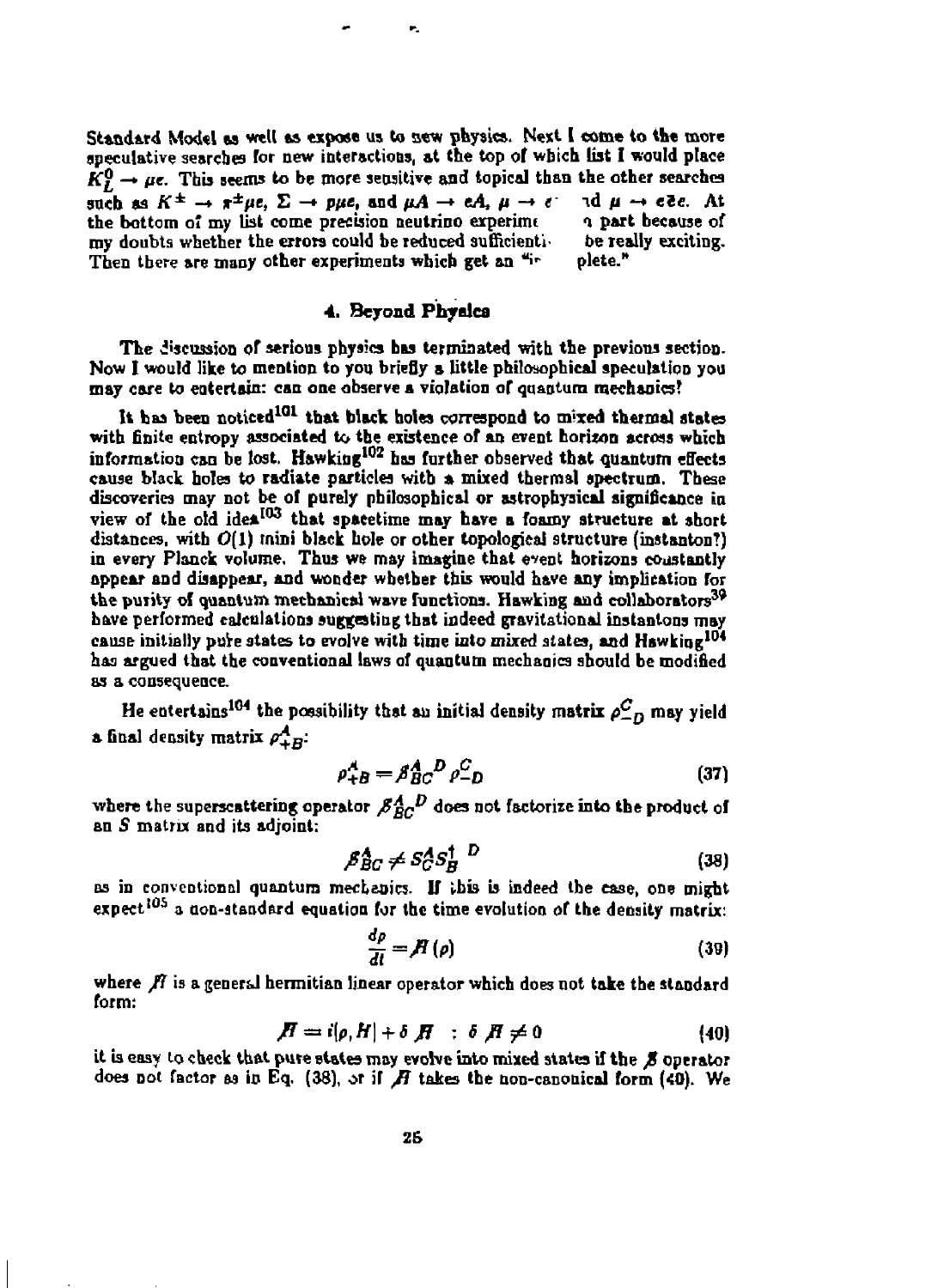would expect<sup>100</sup> the conventional rules of quantum mechanics to apply on time scales  $\delta t \ll |\delta| \tilde{H}|^{-1}$ , but expect that if

$$
\delta t \geq \left\{ \delta \, \mathbf{H} \right\}^{-1} \tag{41}
$$

**then violations of quantum mechanics may be observable. This general expect**ation<sup>106</sup> is indeed borne out by calculations in simple examples<sup>105</sup> of modified **quantum mechanical systems.** 

**For example, one might expect that an initially pure** *K°* **state pioduced in a badron-hadron collision could evolve into a mixed state which is approximately a**  $K_L$  but with a small  $K_S$  admixture. This  $K_S$  component can come from a term *6 fi* **in (40) which produces a slow 'decay' of the** *Ki* **into the** *Kg,* **appearing as a continuous 'regeneration' of** *K§* **' <sup>n</sup> vacuo (precisely what one would expect**  if the definite phase relationship between the  $K^0$  and  $\bar{K}^0$  components of a  $K_L$ **beam were to become mixed in some way). This contributes to the downstream**   $2\pi$  yield in a way which is distinguishable from the usual CP impurity of the  $K_{I,j}$ but this distinction requires a precise comparison of the CP parameters  $|\eta_{+-}| \simeq$  $|\epsilon|$ ,  $\phi_{++}$ , and  $\delta \simeq 2Re\epsilon$ . Based on existing data<sup>18</sup> this comparison gives

$$
|\delta[H]|\leq 2\times 10^{-21}\,\text{GeV} \tag{42}
$$

**A** constraint on  $\bm{\delta}$   $\bm{H}$  | for neutrons of similar magnitude can be deduced  $^{105,106}$ from the success of long baseline neutron interferometry experiments. Since neu**tral kaons are at the cutting edge of this issue, it might be'vorthwbil'j to consider how one mif'jt devise somewhat more sensitive tests** *"><sup>f</sup>*  **quantum mechanics in**  the  $K^0 - \hat{K}^0$  system.

#### **S. A Question**

Figure 14 is an artist's impression of the recent past history of elementary **particle physics &nd its cousins which abo features some possible extrapolations**  into the future. The horizontal lines depict fields of study which do not get **more fundamental as time elapses. Tbe diagonal line depicts the direction of elementary particle physics, including a few landmarks passed in tbe past as well as some possible landmarks of the future. As the diagonal and horizontal lines diverge, new fields of study open up between them. For example, tbe recent achievement of a consensus Standard Model or elementary particle physics bids fair to act as a node where a new line branches off horizontally. This may meet a new disgooel line branching off from traditional nuclear physics.** 

**The old pion factories were mainly motivated by nuclear physics but have turned out to give some help in elucidating the Standard Model. Kaon factories would surety be useful for Standard Model physics. We can ask ourselves whether they will have significant impact on ilic particle physics of the IQQO's. Assuming that they do, we should also ask our political masters whether we are playing in a lero-sum game. Would any significant fraction of the cost of a kaon factory be charged agaiogt the elementary particle physics account? If so, we particle physics chauvinists have to wonder whether kaon factories would be a ccst-effective means of pursuing our discipline.**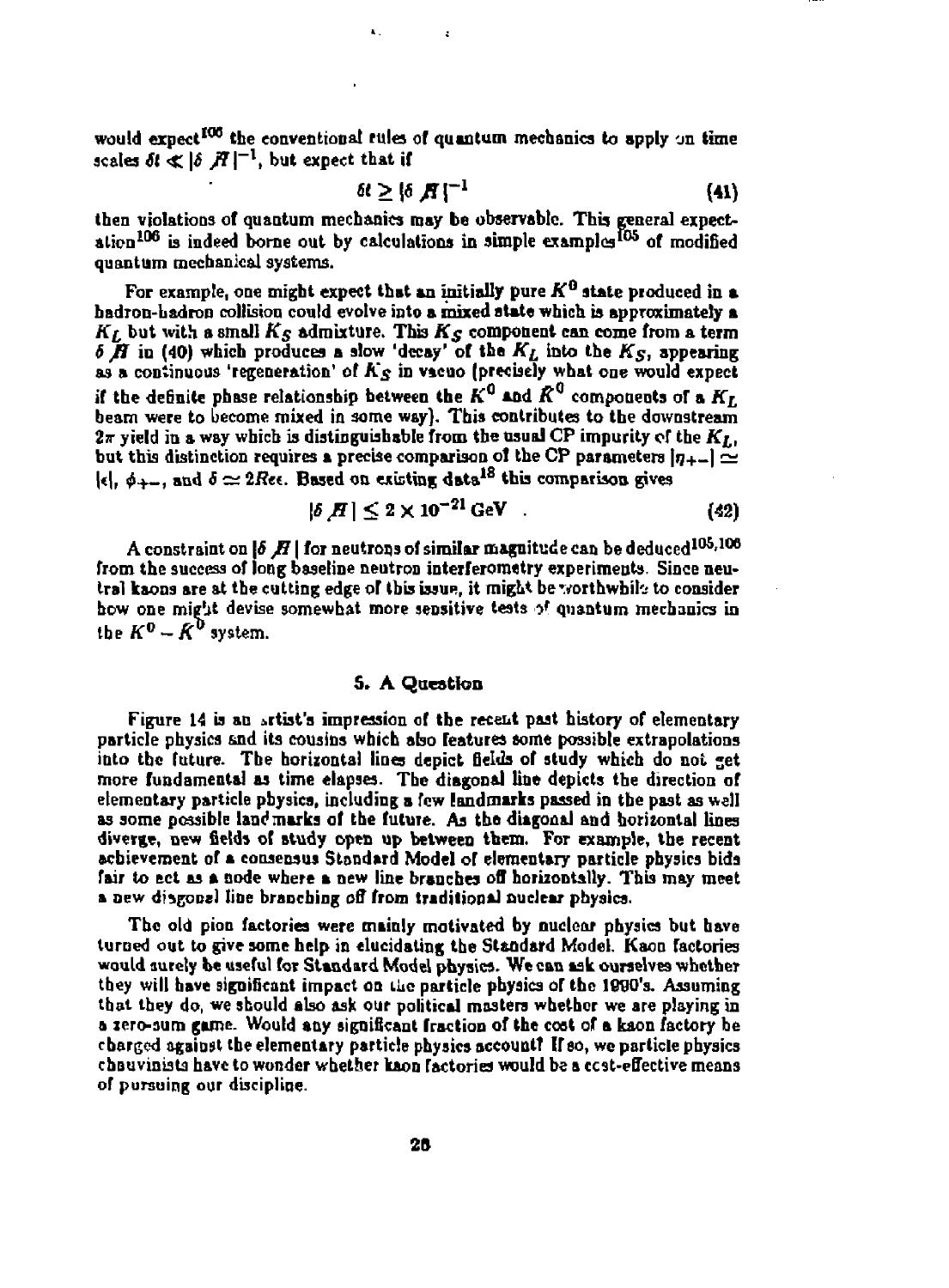**The "weak" lobby gathered at this meeting is agreed that strange physics is great physics. Furthermore, there seems to he little transatlantic competition since we leant that there is to be no beam for charged kaon physics at CERN in the foreseeable future. One has the impression that a kind of Yalta philosophy may be at work, according to which CERN concentrates on** *p* **physics and leaves strange physics to accelerators in the United States Can the variety of strange physics we feel necessary be done "on the cheap" t** 



Fig. 14. A sketch of the past and possible future evolution of elementary particle **physics and related disciplines.** 

#### **Acknowledgements**

It is a pleasure to thank T. Goldman, H. Haber and J. Primack for their kind **hospitality, and to thank S. J. Brodsky. M. K. Gaillard, J, S Hagelin, C. Heuscb and C. Sachr&jda for useful comments and discussions.** 

#### **References**

- 1. J. H. Christensen, J. W. Cronin, V. L. Fitch and R. Turlay, Phys. Rev. Lett. 13, 138 (1964).
- *2.* **5 L Clashow, J. Iliopoutos and L. Maiani, Phys. Rev. D ?, 1285 (1970).**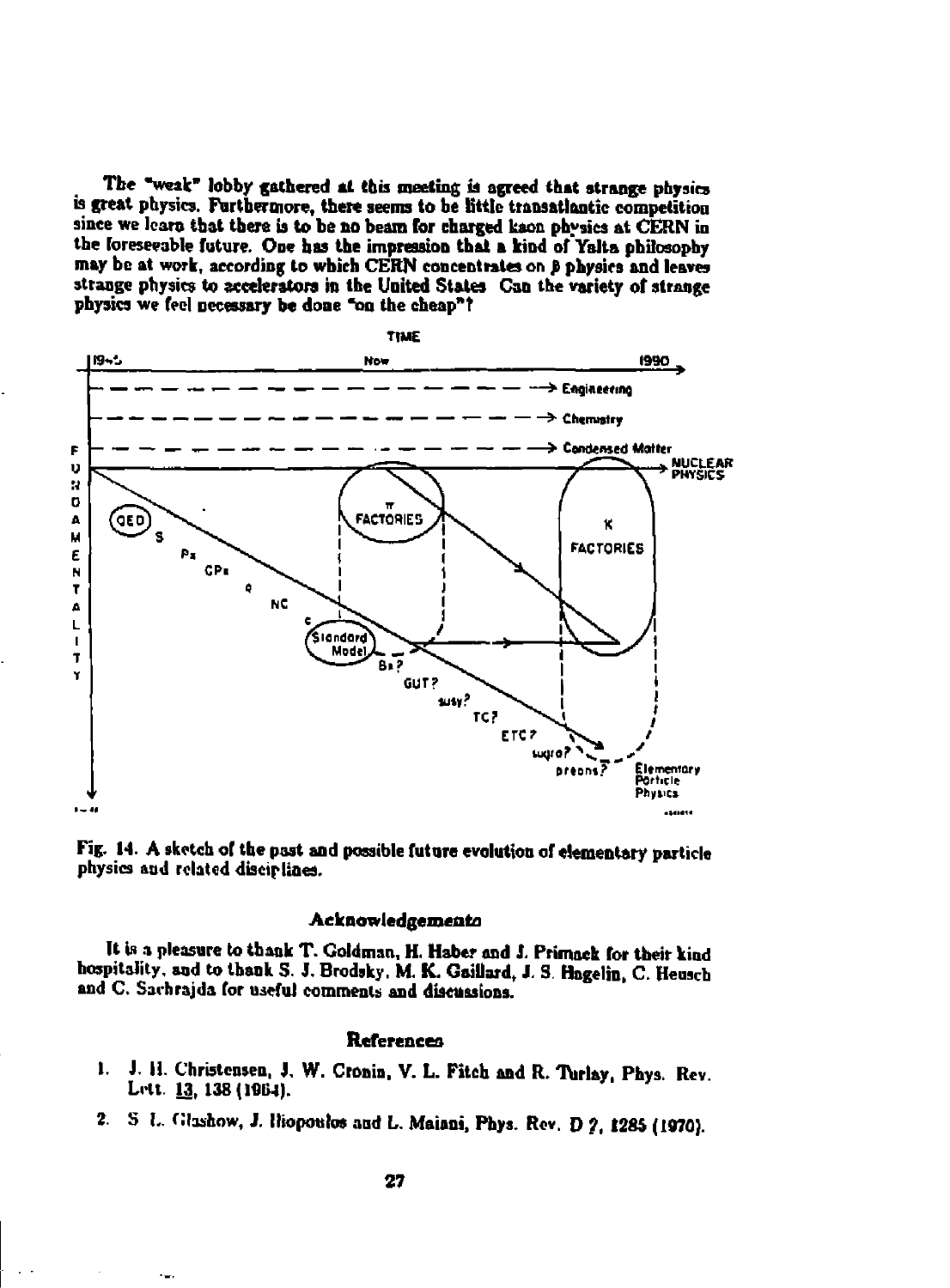- **3. R. P. Feyorwu, The Feyumao Lectures in Physics, Vol. Ill, p. 11-12 (Addison-Wesley, Reading PA, 1963).**
- 4. For a review and references see M. E. Peskin, Proc. of the 10th Int. Symp. **on Lepton and Photon Interactions at High Energies, ed.. W. Pfeil (Univ. Bonn, 1081), p. 680.**
- 5. For a review and references, see P. Langac'ter, Proc. of the 10th Int. Symp. **on Lepton and Photon Interactions at High Energies, ed., W. Pfeil (Univ. Bona, 1981), p. 823.**
- **6. S. L. Glasbow, Nucl. Phys. 22, 579 (1901); S. Weinberg, Phys. Rev. Lett. 10, 1264 (1967); A. Salam, Proc. 8th Nobel Symp., Stockholm 1968, ed., N. Svartholm (Almqvist and Wikselb, Stockholm, 1958), p. 367.**
- **7. H. D. Polttzer, Pbys. Rep. 14C, 120 (1974); W. Marciano and H. Pagefa, Phya. Rep. 36£, 137 (1978).**
- **8. it. Ceorgi and S. L. Gtashow, Pbys. Rev. Lstt. 32, 438 (1974).**
- **9. H. Georgi, H. R. Quint] and S. Weinberg, Phys. Rev. Lett. 33, 451 (1974).**
- **10. For reviews and references, see P. F.ayet and S. Ferrara, Phys, Rep. 32C. 240 (1977); P. Fayet, Ecole Norm tie Superieure preprint LPTENS 82/28 (1982), talk presented at Int. Oaf. on High Energy Physics, Paris 19S2.**
- **U. For reviews and references, se« J. Ellis, CERN preprint TH-3174/LAPP TH-48 (1981); M. K. Gaillard, talk at this meeting.**
- **12. S. L. Glashow and S. Weinberg, Pbys. Rev. D IS, 1958 (1977); E. A. Pascbos, Pbys. Rev. D 15, 1066 (1077).**
- **13. M. K. Gaillard and B. W. Lee, Phys. Rev. D10, 897 (1974).**
- 14. M. Shochet et al., Phys. Rev. D 19, 1985 (1979).
- 15. M. Kobayashi and T. Mrskawa, Prog. Theor. Phys. 49, 652 (1973).
- **16. For a review and references, see L.-L. Cbau, BNL preprist (1982) to appear iu Phys. Rep. C.**
- **17. A. J. Buras, Pbys. Rev. Lett. 4C, 1354 (1981).**
- **18. Particle Data Group, Pbys. Lett. UJB, 1 (1982).**
- 19. L. Wolfenstein, talk at this meeting.
- **20. T. G. Ruto and G. Senjanovic, Phys. Rev. Lett. 40, 1315 (1981); Phys. Rev. D 2J. 704 (1981) and D 2S, 235 (1982).**
- **21. H. Abramowicz et si., CERN preprint EP/82-210 (1982).**
- **22. Y. Asano et a)., Phys. Lett. 1P\_JB, 84 (1981).**
- **23. R. D. Peccei and H. R. Quran, Pbys. Rev. Lett. 38,1440 (1977) and Pbys. Rev. D IS, 1791 (1977).**
- **24. G. 't Hooft, Phys. Rev. Lett. 37, 8 (1976) and Fays. Rev. D 14, 3432 (1976); R. Jevkiw aad C. Rebbi, Phys. Rev. Lett. 37, 172 (1975); O. G.**  Callan, R. F. Dashen and D. J. Gross, Ph<sub>.'</sub>a. Lett. 63B, 334 (1976).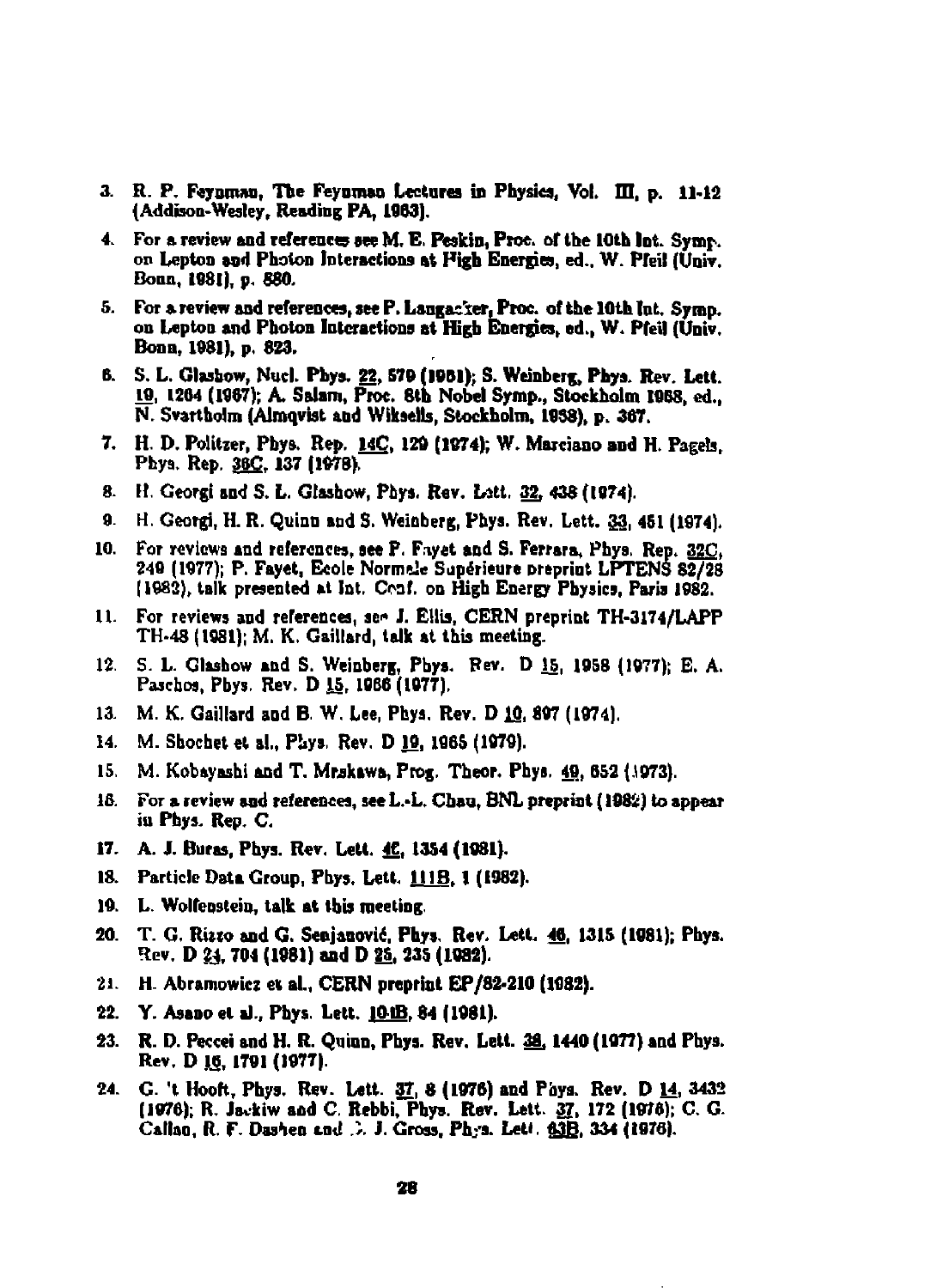**25. S. Dimopoulw \*nd H. Georgi, Nucl. Ptaya. Bjj», 150(1981). N. Sakai,**  *Ze\i.* **lur Pnys. CU, 153 (1982).** 

**College** 

 $\Delta \sim 10^{-11}$ 

- **26. S. Weinberg, Phya. Rev. Lett. 31, 657 (1076).**
- **27. S. Weinberg, Phys. Rev. D 13, 874 (1976) and Phys. Rev. D IS, 1277 (1970); L. Susskind, Phys. Rev. D 20, 2510 (1979).**
- **28. E. Eiehten and K. D. Lane, Pbya. Lett. OOB, 125 (1980); S. Dimopoulos**  and L. Susskind, Nucl. Phys. B155, 237 (1979).
- **20. S. Dimopoulos, Nucl. Phys. BI68, 60 (1980); M. B, Peakin, Nucl. Pbya. B175. 19T (1980); J. P. Preskill, Nucl. Phya. Bl.77. 21 (1981).**
- **30. S. Dimopouloa And J. Ellis, Nucl. Phys. B182. 505 (1081).**
- 31. S. Dimopoulos, Ref. 29; S. Chadha and M. E. Peskin, Nucl. Pbys. B185 **and Nucl. Phys. B187. 541 (1981); V. Baluni, Uaiv. of Michigan preprint UM HE 82-27 (1983).**
- **32. M. Al'hoff et al, Phys. Lett. 122B, 95 (1983) and reference therein.**
- **33. R. Bin«ruy, S. Cbadj\* aod M. B. Pcakin, Phys. Lett. 107B. 425 (1981)**  and Nucl. Phys. **B207**, 505<sup>{1982}</sup>.
- **34. S. Diniopouloa, S, Raby and G. Kane, Nucl. Pbys. B1S2. 77 (1981); S. Dimopoulos, S. Raby and P. Sikivie, Nucl. Phya. B182, 449 (1981).**
- **35. J. C. Pati and A. Salam, Phya. Rev. Lett. 3\_L 661 (1973); Phys, Rev. D 8, 1240 [1973}; Pbys. Rev. D 10 275 (1074).**
- **36.** *J* **Ellis, M. K. Gaillard, D. V. Naaopoulos and P. Sikivie, Nucl. Pbys. ni8i, S29 (1082); J. Ellis, D. V. Nanopoulos and P. Sikivie, Pbys. Lett. 10JB, 387(1081).**
- **37. J. Ellis and P. Sikivie, Phya. Lett. 104B, 141 (1381).**
- **38. R. Holdom, Phys. Rev. D 24, 157 (1981); A Maaiero, E. Papanlonopoulos and T. Yanagida, Pbys. Lett. 115B, 229 (1982); A. J. Bursa, S. Dawaoj**  and A. N. Schellekens, Phys. Rev. D 27, 1171 (1983); A. J. Buras and T. **Yanagida, Phya. Lett. 121B. 316 (1983); S. Dimopouloa. H. Ccorgi and S. Raby, Harvard preprint HUTP 83/A.0O2 (1983).**
- **39. S. Hawking, D. N. Page and C. N. Pope, Pbys. Lett. <J8\_B, 175 (1979) and**  Nucl. Phys. **B170** (FS1), 283 (1980).
- **40. E. Cildener "ad S. Weinberg, Pbys, Rev. D 13, 3333 (1070); E. Gildener, Pbys. Rev. D 14.1B67 (1976); A. J. Buraa, J. Ellis. M. K. Gaillard and D. V, Nanopouloa, Nucl, Phys. B135, 88 (1978).**
- **41. J. Ellia, J. S. Hagelin, D. V. Nanopoulos and M. Srednicki, SLAC-PUB-3004(1083).**
- **42. J. Ellis and D. V Nanopouloa. Phya. Lett. 110B. 44 (1082); B. A. Campbell. University of Toronto preprint (1981); M. Sumki, UC. Berkekey preprint UCB-PTH-82/8 (1982); 0. Sbanker, Nvicl. Phys, B204. 375 (P.\*!).**
- **43. T. Inami and C. S. Lim, Prog. Theor. Phys. 65, 297 (1981).**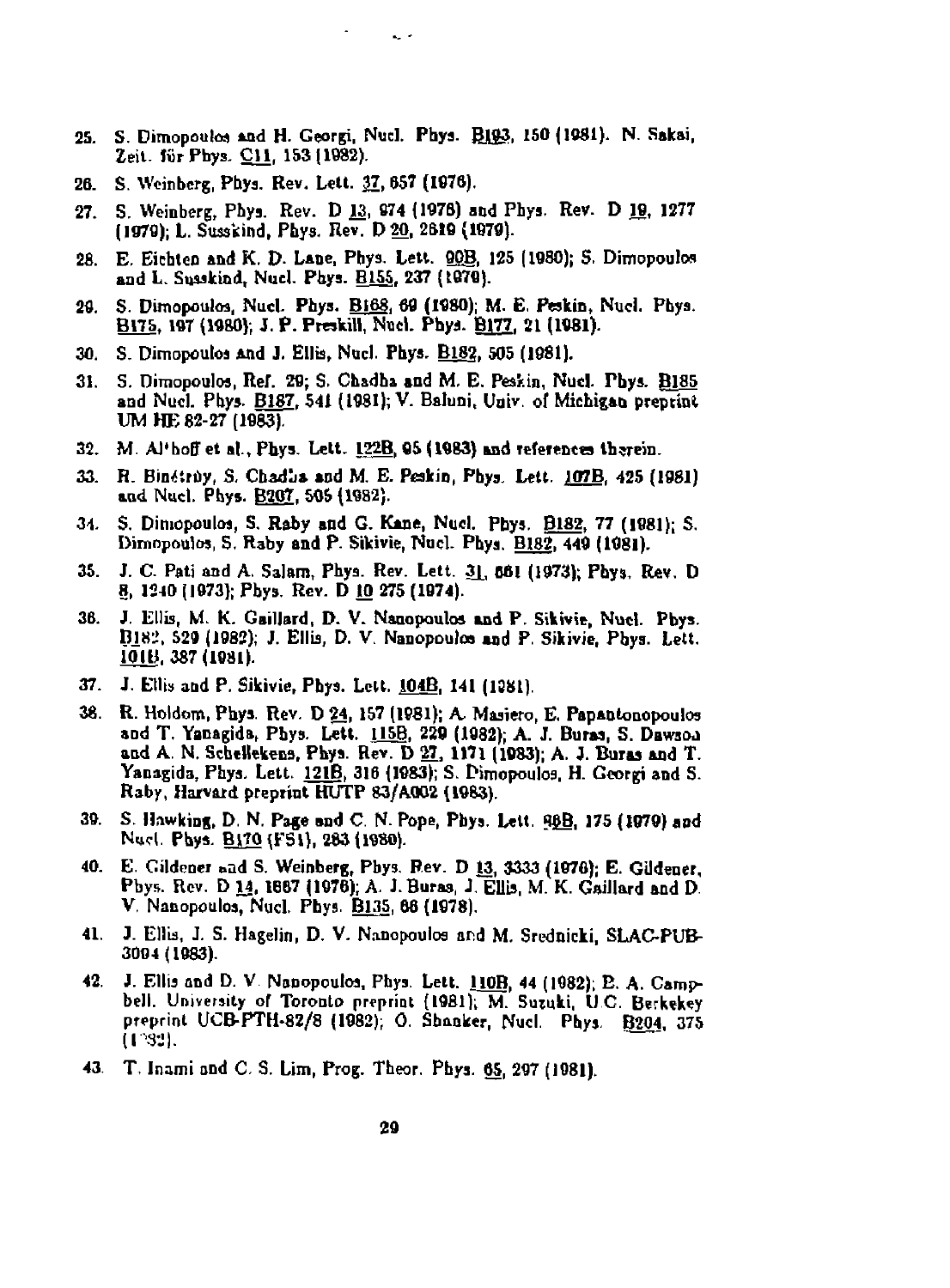44. J. Ellis and J. S. Hagelin, Nucl. Phys. **B217**, 189 (1983).

 $\bullet$ 

45. R. Shrock, Proc. 1982 DPF Summer Study on Elementary Particle Phyaica and Future Facilities, ed., R. Donaldson, R. Gustafson and F. Paige (APS, 1982), p. 201; see also M. Suzuki, Ref. 42.

 $\sim$  100

- 48. M. K. Gaillard, Y.-C. Kao, I.-H Lee and M. Suzuki, Phys. Lett. 123B, 241 (1083).
- 47. J. Ellis, S. Verrara and D. V. Nanopoulos, Phys. Lett. 334B, 231 (1982); J. Ellis, D. \ Nanopoulos and K. Tamvakis, Phys. Lett. 12IB. 123 (1083); J. Polchiosk' and M. B. Wise, Harvard preprint HUTP-83/AQ16 (1983); F. del Aguita, M. B. Gavela, J. A. Grifols and A. Mender, Harvard preprint HUTP-83/A017 (1983).
- 48. L. Hall and J.-M. Frere, private communications (1083).
- 49. R. Shrock, talk at this meeting.
- £0. G. 't Hoott, Recent Developments in Gau^e Theories, Cargfee 1079, ed., G. 't Hooft, C. Itzykson, A. Jaffe, H. Lehman a, P. K. Milter, I. M. Singer, R. Stora (Plenum Press, N. Y., 1080).
- 51. A. Clark et al., Phys. Rev. Lett. 26, 1667 (1971).
- 52. A. M. Diamant-Berger et al., Phys. Lett. 62B, 485 (1076).
- 53. R. I. Dihelyadin et al., Phys. Lett. 105B. 230 (1081).
- 54. A. I. Vainsbtein et al., Usp. Fix. Nauk 131, 537 (1080).
- 55. J. Ellis, M. K. Gaillard and D. V. Nanopouloa, Nucl. Pbys. BIOS. 202 (1078).
- 56. A. M. Diamant-Berger and R. Turlay, private communication (1976).
- 57. Y. Asano et al., Phys. Lett. 107B. 159 (1081).
- 58. J.-M. Frére, M. B. Gavela and J. Vermaseren, Phys. Lett. 103B, 129 (1681).
- 59. H. Faissner, W. Heinrigs, A. Preussger **and** D. Sanun, Aachen preprint PITHA 82/24 (1982), and references therein.
- GO. F. Wilczek, talk at this meeting.
- 01. J. Preskill, M. B. Wise and F. Wttciek, Phys. Lett. 1208, 127 (1082); L. Abbott and P. Sikirie, Phys. Lett. 120B. 133 (1082); M. Dine and W. Fischler, Phys. Lett. 120B. 137 (1082).
- 62. T. loami and C. 5. Lim, Nucl. Phys. Bg07. S33 (1082).
- 03. R. Shrock and M. B. Volosbin, Phys. Lett. 87B, 375 (1979).
- 64. J. F. Donogbue, E. Golowich and B. R. Holstein, Phys. Lett. 119B, 412 (1082). For a recent upper bound on the  $\Delta S = 2$  matrix element, see B. Guberina, B. Machet and E. de Rafael, Marseille preprint CPT-83/P.1495 (1883).
- 65. A. B. Lahanaa and D. V. Nanopouloa, private communication (1983).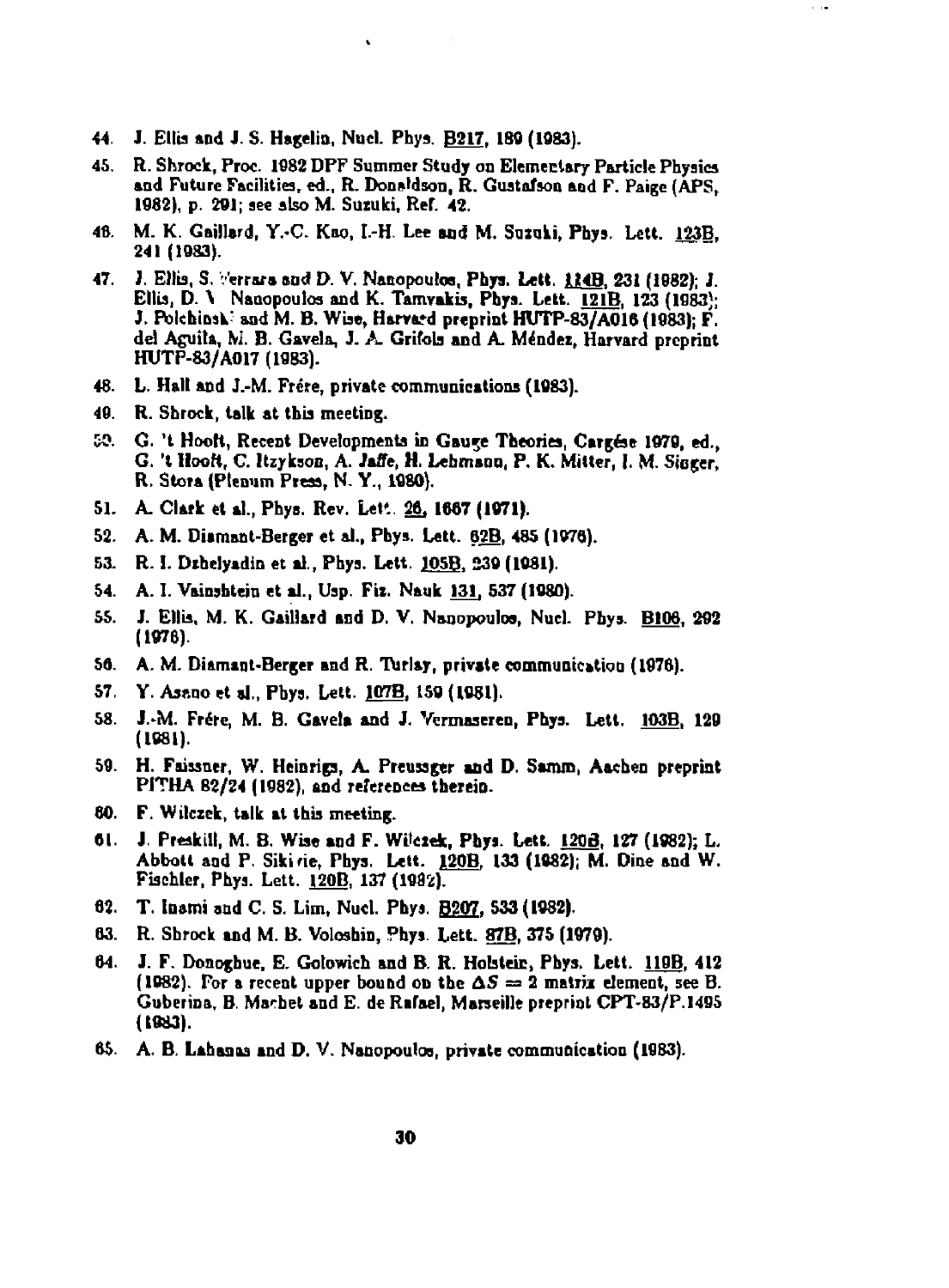- 66. M. K. Gaillard et al., Ref. 46. The analogous method of searching for massive neutrinos is independent of mixing angles, unlike those discussed in Sec. 3.5.
- 67. J. Rich and D. R. Winn, Phys. Rev. D 14, 1283 (1976); see also J. Ellis, **Ref. 11.**
- 68. M. Breidenbach, private communication quoted by P. Fayet, Proc. Europhysics Study Conf. on the Fundamental Particle Interactions, eds., S. Ferrara, J. Ellis and P. van Nieuwenbuizen (Pleaum Press, N. Y., 1080), p. 587. It would be nice to have a published reference to which to refer.
- 69. K. Olive, D. N. Schramm, G. Steigman, M. S. Turner and J. Yang, Astrophys. J. 249, 557 (1981); J. Yang, M. S. Tarner, G. Steigman, D. N. Schramm and K. Olive, to be published (1983).
- 70. J. Ellis and K. Olive, CERN preprint TH-3323 (1982).
- 71. J. Ellis and S. Rudaz, SLAC-PUB-3101 (1983).
- 72. E. Ma and J. Okada, Phys. Rev. Lett. 41, 287 (1978) and Phys. Rev. D 18, 4219 (1978); K.J.F. Gaemers, R. Gastmans and F. M. Renard, Phys. Rev. D 19, 1605 (1979).
- 73. D. Burke, et al., PEP Proposal 021 (1983).
- 74. P. Fayet, Phys. Lett. 117B, 460 (1982); J. Ellis and J. S. Hagelin, Phys. Lett. 122B, 303 (1083).
- 75. G. Barbiellini, B. Richter and J. Siegrist, Phys. Lett. 106B, 414 (1981).
- This account is based on discussions at the meeting with T.-P. Cheng and 76. L.-F. Li.
- 77. See also R. N. Cabn and H. Harari, Nucl. Phys. B176, 135 (1980); G. L. Kane and R. Thun, Phys. Lett. 94B, 513 (1980).
- 78. O. Shanker, Nucl. Phys. **B206**, 263 (1982).
- 79. A. D. Sakharov, Zh. Eksp. Teor. Fiz. Pis' 16 Red 5, 32 (1967).
- 80. I. S. Altarev, et al., Phys. Lett. <u>102B.</u> 13 (1981).
- 81. J. S. Hagelin, talk at this meeting; F. J. Gilman and J. S. Hagelin, SLAC-PUB 3087 (1983).
- 82. N. G. Deshpande, talk at this meeting: A. I. Sanda, Phys. Rev. D 23, 2847 (1981); N. G. Deshpande, Phys. Rev. D 23, 2654 (1981); J. F. Donoghue, J. S. Hagelin and B. R. Holstein, Phys. Rev. D 25, 105 (1982); J. S. Hagelin, Phys. Lett. 117B, 441 (1983).
- 83. M. E. Peskin, remark at this mosting.

 $\ldots$ 

- 84. J. Ellis and M. K. Gaillard, Nucl. Phys. B150, 141 (1979); E. P. Shabalin, I.T.E.P. preprint 65-1082 (1982) and references therein; M. B. Gavela et al., Phys. Lett. 109B, 83, 215 (1982).
- 85. D. Chang, talk at this meeting and Carnegie-Mellon University preprint. CMU-HEG82-8 (1982).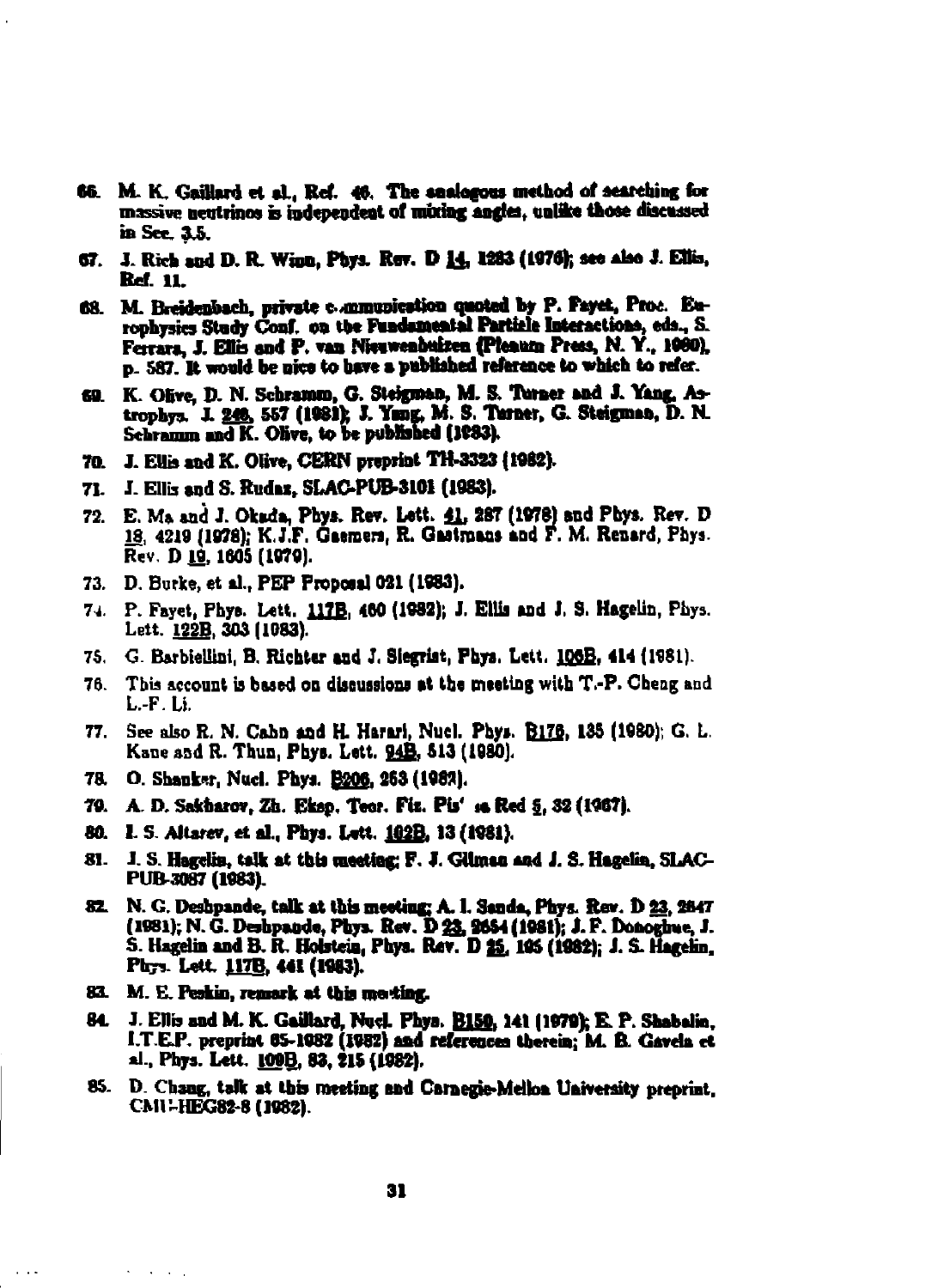- 88. N. G. Desbpande, Ref. 82, and to be published (1963).
- 87. E. Eichten, K. D. Lane and J. Preskill, Phys. Rev. Lett. 45, 225 (1980).
- 88. V. Baluisi, Phys. Rev. D 19, 2227 (1979); R. J. Crewther, P. DiVecchia, G. Veneziano and E. Witten, Phys. Lett. 88B, 123 (1979) and E 02B, 467 (1980).
- 89. M. B. Gavela and H. Georgi, Phys. Lett. 119B. 141 (1982).
- 90. M. B. Gavela, private communication (1983).
- 91. J. S. Hagelin, Phys. Rev. D 20, 2893 (1979) and Nucl. Phys. B193, 123 (1981); E. Franco, M. Lusignoli and A. Pugliese, Nucl. Phys. B194, 403 (1981).
- 92. M. Yoshimura, Phys. Rev. Lett. 41, 381 (1978) and Phys. Lett. 88B. 204 (1979); A. Yu. Ignatiev, N. V. Krasnikov, V. A. Kuzmin and A. N. Tavkhelidze, Phys. Lett. 76B, 438 (1978); S. Dimopoulos and L. Susskind, Phys. Rev. D 18, 4500 (1978) and Phys. Lett. 81B, 416 (1979); D. Toussaint, S. B. Treiman, F. Wilcrek and A. Zee, Phys. Rev. D 19, 1036 (1979); J. Ellis, M. K. Gaillard and D. V. Nanopoulos, Phys. Lett. 80B. 380 (1979); S. Weinberg, Phys. Rev. Lett. 42, 850 (1979).
- 93. J. Ellis, M. K. Gaill $\omega$ d and D. V. Nanopoulos, Ref. 92.
- 94. A. Masiero and R. D. Peciei, Phys. Lett. 108B, 111 (1982).
- 95. J. Ellis, M. K. Gaillard, D. V. Nanopoulos and S. Rudaz, Phys. Lett. 99B. 101 (1981); Nature 293, 41 (1981); Phys. Lett. 106B, 298 (1981).
- 96. B. Kayser, talk at this meeting.
- 97. M. Veltman, Phys. Lett. 91B, 95 (1980); M. A. Green and M. Veltman, Nucl. Phys. B169, 137 (1979); F. Antonelli and L. Maiani, Nucl. Phys. B18C, 269 (1981).
- 98. W. J. Marciano and A. Sirlin, Phys. Rev. D 22, 2695 (1980) and Nucl. Phys. E189, 442 (1981); S. Dawson, L. J. Hall and J. S. Hagelin, Phys. Rev. D 23, 2666 (1981); C. H. Llewellyn Smith and J. F. Wheater, Phys. Lett. 105B, 486 (1981) and Nucl. Phys. 1308, 27 (1982); S. Sarantakos, A. Sirlin sad W. J. Marcisao, N.Y.U. pravint (1982).
- 99. R. Shrock, Phys. Lett. 000, 150 (1980); Phys. Rev. D 24, 1232, 1275 (1981).
- 100. D. Perret-Gallix et al., CERN PSCC proposal P 67 (1983).
- 101. J. H. Bardeen, B. Carter and S. Hawking, Comm. Math. Phys. 31, 181  $(1073)$ .
- 102. S. Hawking, Comm. Math. Phys. 43, 199 (1975); R. M. Wald, Comm. Math. Phys. 45, 9 (1975).
- 103. J. A. Wheeler, Relativity, Groups and Topology, ed., B. S. and C. M. deWitt (Gordon and Breach, N.Y., 1963).
- 104. S. Hawking, Comm. Math. Phys. 87, 398 (1982).